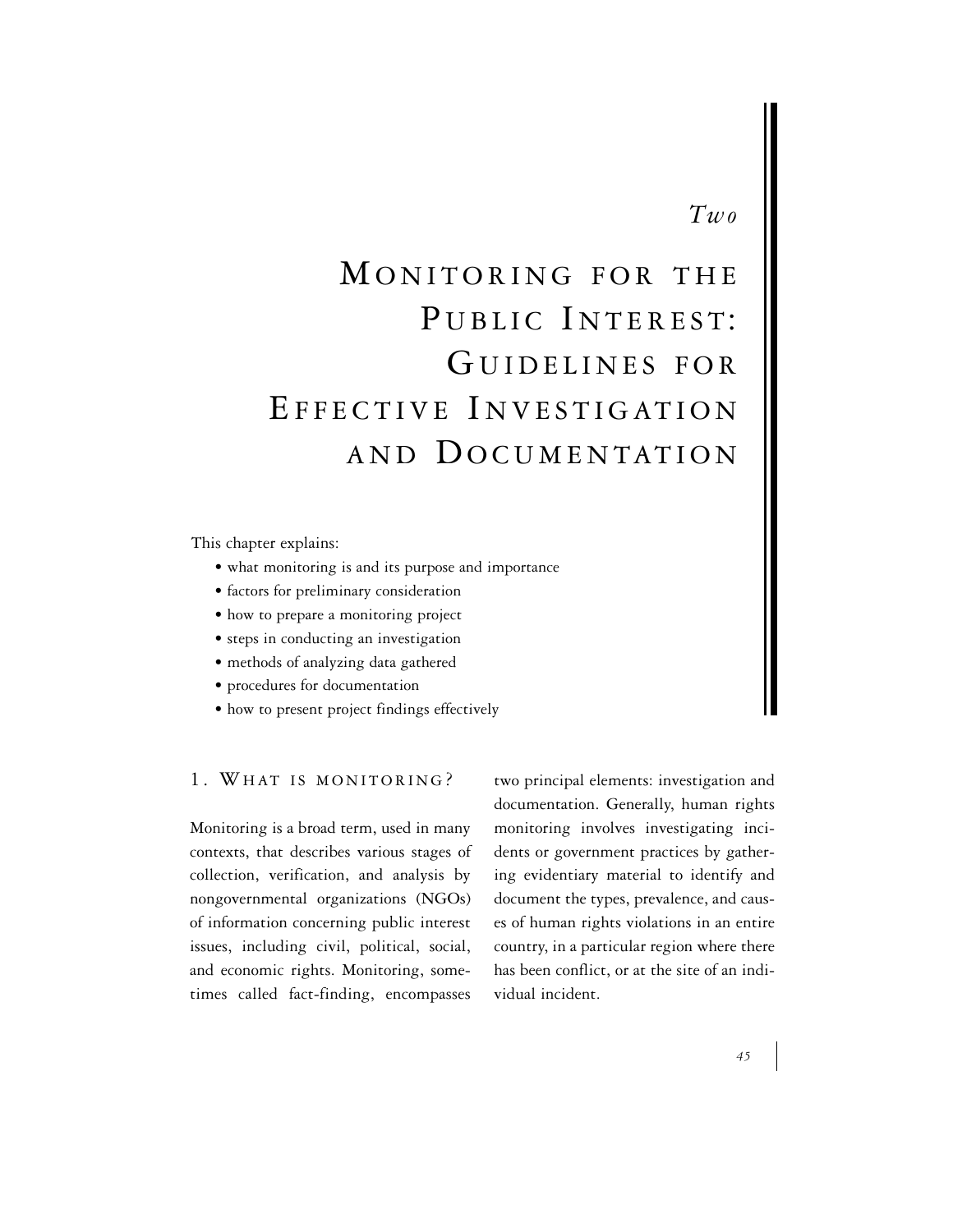There are a variety of methods for conducting monitoring activities. Investigation can occur, for example, through interviews with victims and witnesses of human rights violations; observation of events such as trials, elections, and demonstrations; or the use of more scientific survey techniques. It can also involve visits to relevant sites, including refugee camps or prisons. Documentation of the information and evidence gathered can take the form of a written, printed report or an open letter, or it may serve as the basis for a public meeting. Selecting the appropriate monitoring methods and forms depends not only on the objectives of the public interest organization, but also on a myriad of external and internal factors, described in more detail below.

One cannot overemphasize how critical it is that the information gathered is accurate and reliable, and that it is presented in as timely a manner as possible. In the context of human rights advocacy, challenges to the accuracy of the monitoring process and its results can undermine an entire campaign effort. All human rights advocacy activities, from the submission of complaints before national, regional, or international bodies to legislative initiatives and public education efforts, rely on the veracity and thoroughness of the underlying investigations and documentation. Regardless of the strategy or activity, accurate information concerning the violation(s) in question will always be necessary. An effective public interest campaign thus depends on following certain fundamental steps to investigate and document the actions or violations on which it is based.

## 2. WHY INVESTIGATE AND DOCUMENT ?

Monitoring is important for many reasons. Monitoring exposes human rights abuses or other public interest problems, providing a vital public education tool by helping to dispel the myth that such problems do not occur or that they are rare. With respect to human rights issues, not only can such exposure compel recalcitrant governments to cease violations or decrease their numbers; it pressures other states and human rights organizations to act as well. In addition, monitoring assists in securing effective legal recourse and other remedies.

Most relevant to the immediate concerns of public interest advocates, monitoring is vital to developing effective advocacy strategies, as it allows advocates to become fully informed of the nature and extent of human rights abuses or violations of other rights. Through monitoring, for example, an advocate is able to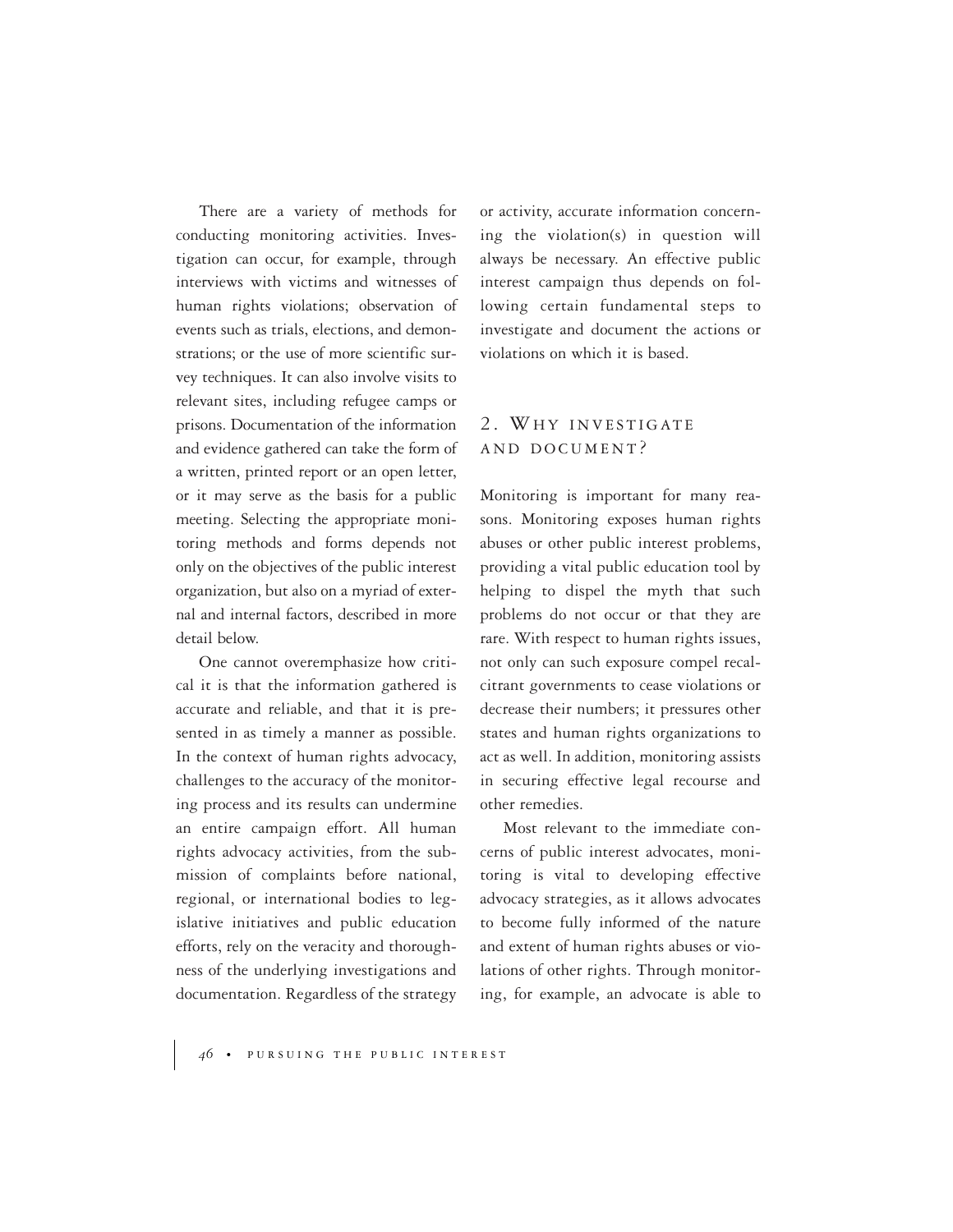discern whether a specific violation is an isolated event or falls within a larger pattern of abuse. Once an advocate is knowledgeable about the facts concerning a public interest issue and understands what requires attention and reform, the advocate can devise an appropriate plan of action. Such a plan may include efforts to change the law (for example, to improve poorly written or harmful legal provisions), its interpretation (for example, to correct mistaken or overly narrow interpretations of the law), or the practice of a state entity (for example, to stop one individual's abusive conduct or general practices that violate rights), or it might include a larger-scale plan to mobilize public opinion.

### 3. PRELIMINARY CONSIDERATIONS

Preparation is a major component of any monitoring project. Even before such preparation begins, however, advocates should examine several issues. Preliminary considerations should include, but are not limited to, the purpose of the monitoring project, the intended use of project findings, the political situation in the country, region, or locality where the monitoring is to take place, and some important ethical issues.

#### *3.1 Purpose of the monitoring project*

At all stages of both strategic and shortterm planning, it is extremely important to state with the greatest possible precision the actual goals that the organization intends to achieve, both through the public interest campaign as a whole and at each consecutive stage. The most common mistake is to define the goals too broadly, potentially weakening further stages of planning and the effects of monitoring. Planning should start with a careful selection of the aims of those activities, that is, with identification of what the organization intends to change. Moreover, advocates should assess the scope of their purpose in conducting a monitoring project in relation to the broader goals of the public interest organization. Selecting monitoring as an immediate priority of project activity depends on, among other issues, the possibilities for action, the severity of the problem, the number of people affected, and the realistic chances of bringing about change in that area within a reasonable period of time.

The choice of monitoring also depends on the availability of sufficient human and financial resources. An organization must carefully evaluate the manpower needed to conduct a monitoring project, as well as realistically assess its budget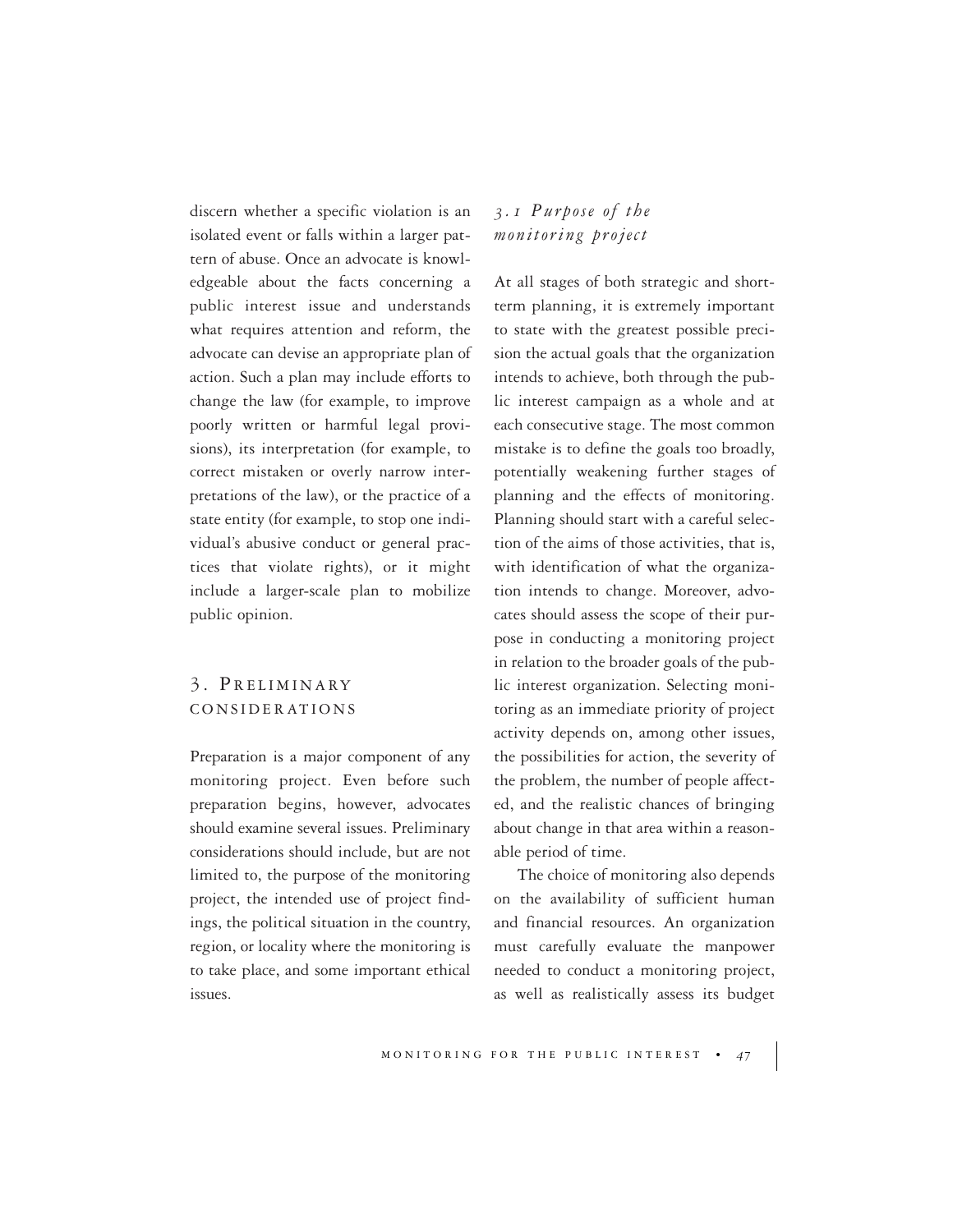with respect to the organization's entire scope of activities. The resources needed to conduct a monitoring project may affect the project's purpose in view of an organization's overall plan of action. For more detailed discussion of resource evaluation, allocation, and management, see chapter 1, "Setting Up a Public Interest Law Organization," and chapter 4, "Campaigning for the Public Interest."

The choice is further influenced by such factors as popular attitudes, the number and impact of potential allies, the response by state officials and other decision makers, and the political needs of the group in power. Other considerations may include whether the state under observation is nearing any deadlines for submission of reports on the implementation of international agreements; whether there are announced visits by any international missions; and, more generally, whether the state is under international scrutiny because of a public interest issue.

#### *3.2 Intended use of findings*

Monitoring is part of a broader spectrum of advocacy activities aimed at changing the status quo; it is not an aim in and of itself. The intended use of a monitoring project's findings affects the construction of the particular project. When findings are intended for use in a legal proceeding,

the project must be planned somewhat differently from one designed for other purposes. For example, an organization may seek to challenge in domestic court the constitutionality of a selected legal provision, or it may bring an action before an international tribunal to prove that state's violation of a convention or treaty provision. If advocates intend that project findings will lead to litigation, the project must emphasize the need to uncover a violation or pattern of violations that will satisfy the organization's criteria for selecting the best test case.

Where advocates plan to use findings in support of public education activities, the monitoring project should be tailored accordingly. For example, if findings are to be revealed at a public meeting for informational purposes, the impact will be greater if such findings are presented in a more direct, tangible manner. Or the project might seek to identify victims of human rights violations who would be able and willing to appear in public and share their experiences with people, and whom the public would find credible. Likewise, the project should endeavor to identify sympathetic victims if the findings will appear as part of a press campaign. Of course, advocates should be careful not to pressure a victim to appear publicly if they believe there is a risk of negative consequences from publicizing that person's particular situation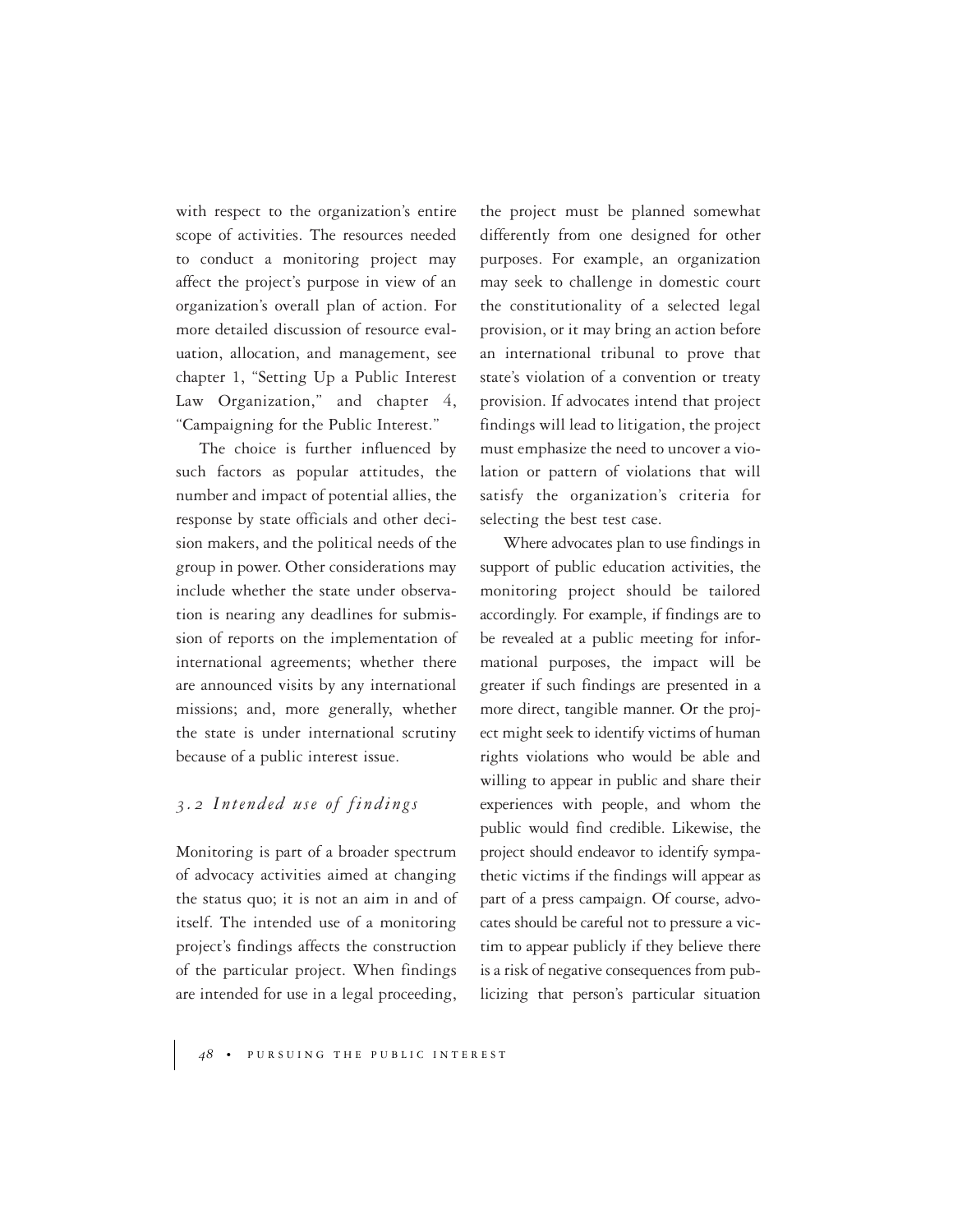(see section 3.4 below). In contrast, where monitoring results are compiled in government or shadow reports or counter-reports, and submitted to legislatures or institutions such as the United Nations or the Council of Europe, the monitoring project should try to gather statistics and figures, to the extent possible.

#### *3.3 Effects of political climate*

Another important factor to consider as a preliminary matter is the political climate. The manner in which human rights monitoring, particularly investigation, occurs depends on the political environment or circumstances existing in the country or region to be monitored. In a state where civil society is well developed and relations between governmental and nongovernmental actors are good, local governmental institutions and agencies may prove to be reliable sources of assistance. On the other hand, where this is not the case, government officials are unlikely to provide assistance, forcing a monitoring project to conduct its own independent, sometimes secret, investigations. A state's willingness or likelihood of providing assistance is not solely a matter of political circumstances, but may also hinge on other issues such as the perceived need for reform, the level of bureaucratic formalities, and the extent to which time and resources are available to provide such aid.

#### *3.4 Importance of ethical issues*

Ethical considerations constitute another vital aspect of the preliminary factors that must be examined. Those involved in monitoring human rights violations must remember that their ultimate duty is to ensure the rights and interests of the victims of human rights abuses whom the monitoring project is meant to serve. This means keeping in mind the security and welfare of the people who provide information. Advocates should consider whether the dissemination of certain information will cause any victims further harm. People likely to be affected by the monitoring process should be consulted on matters that may affect them as a result of the project. The security of monitors and all other people responsible for the execution of the monitoring project must also be considered carefully. Such risks should be kept at a minimum. Other ethical issues are addressed later in the chapter (see section 5.1).

## 4. PREPARING A MONITORING PROJECT

Careful planning and preparation are essential to the success of any monitoring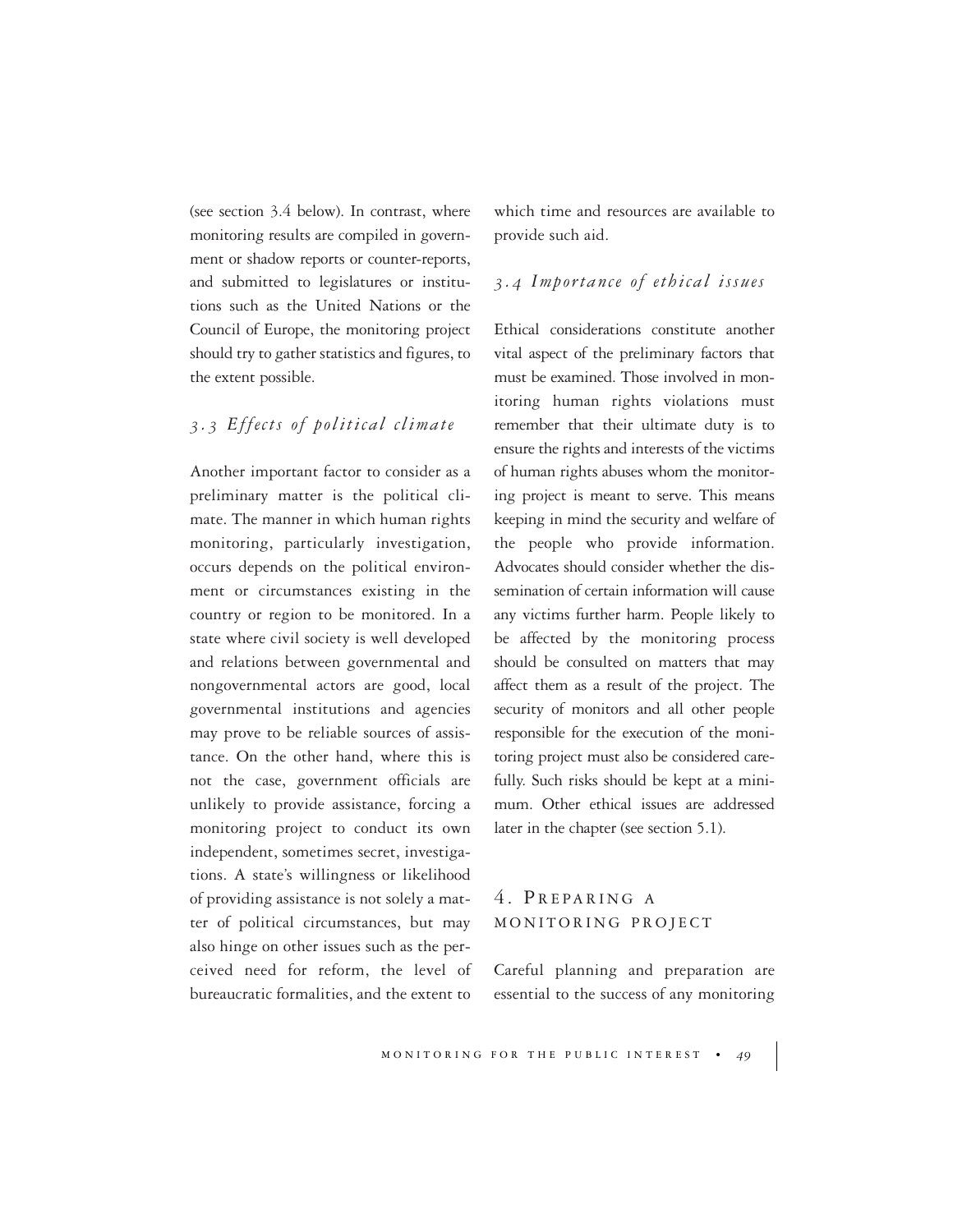project. Although unexpected difficulties may always arise, thorough preparation contributes to the efficacy of the investigation and helps to ensure that the project's objectives are accomplished. The following steps are general guidelines for preparing a monitoring project:

- 4.1 Set investigation objectives
- 4.2 Specify the issue
- 4.3 Identify key actors
- 4.4 Determine informational needs
- 4.5 Analyze the law
- 4.6 Select research tools and techniques
- 4.7 Assemble and train monitoring team(s)
- 4.8 Make logistical and other arrangements

#### *4.1 Set investigation objectives*

Determining what the monitoring project will investigate and document clarifies the direction that the organization has chosen in its campaign and specifies the type and amount of human and financial resources necessary to accomplish project aims. Setting objectives also provides a better understanding of the size and scope of the project itself. Although the objectives may change as the inquiry progresses, it is best to begin with a clear idea of what issues are to be investigated, what the monitoring seeks to achieve, and what

advocacy strategies might emerge from the findings of the investigation.

In identifying the initial focus of the investigation, it is critical to consult with those likely to be affected by it. Consultation should involve, at a minimum, discussion with victims and survivors of human rights violations, as well as any other groups already working on the issue. This type of advance consultation helps clarify the investigation's objectives and lays the groundwork for further cooperation.

Since the goal of a particular investigation or advocacy campaign may be very specific or very broad, an organization must tailor the investigation procedures accordingly. A narrower objective is usually easier to achieve than one that is more extensive, but a limited monitoring effort can still bring attention to broader issues. For example, an investigation into instances of a specific human rights abuse, such as a highly politicized trial, may shed light on broader defects in the judicial system as a whole. Yet sometimes a narrower focus is neither possible nor expedient. Generally, the broader the goal, the more expansive the investigation must be. The breadth of the inquiry will in turn affect the time allocated for the effort, the human and financial resources necessary, and the ability to articulate a clear and achievable remedy.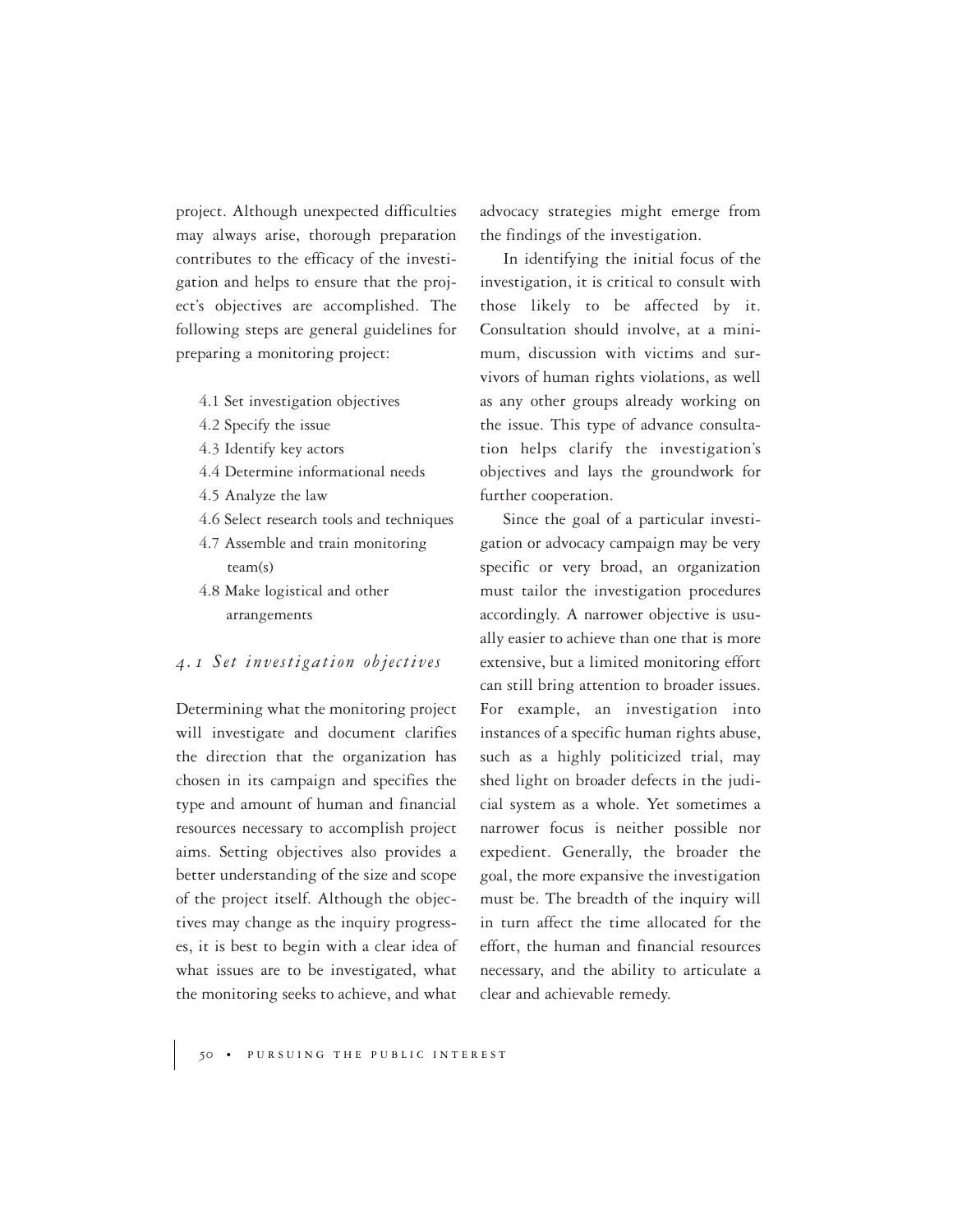#### **WHAT RIGHTS CAN BE MONITORED ?**

An organization may choose from a broad scope of objectives for its monitoring project, which can evaluate a state's status in protecting and promoting

- **one specific right in a specific geographic area,** such as the right to personal integrity, the right to a fair trial, the right to privacy, or the right to freedom of speech;
- **any or all rights of subjects of various open or closed institutions,** such as correction facilities, hospitals, military units, or welfare homes;
- **rights of members of social minorities,** such as national, ethnic, or religious minorities, indigenous peoples, refugees, migrant workers, homeless people, people with physical or mental disabilities, people infected with the HIV virus, or people addicted to drugs and alcohol;
- **rights of people in incidental contact with state institutions,** such as the search or arrest of a person by police, seizure of property by a court officer, or participation in litigation;
- **rights of people in incidental contact with quasi-governmental officials,** such as private investigators, bodyguards, restaurant, shop, and club guards, or ticket collectors in public transportation vehicles;
- **rights relating to measures undertaken or supervised by state institutions,** such as elections, or activities aimed at stifling social protests;
- **compliance with human rights standards through the promulgation of laws,** including laws enacted by legislative and executive government at all levels;
- **implementation of newly enacted laws addressing the protection of human rights,** such as a mental health act, a labor code, or a penal code.

To initiate public discussion on a court system or practices of local police, broad issue, such as the operation of the and advocate significant changes, it is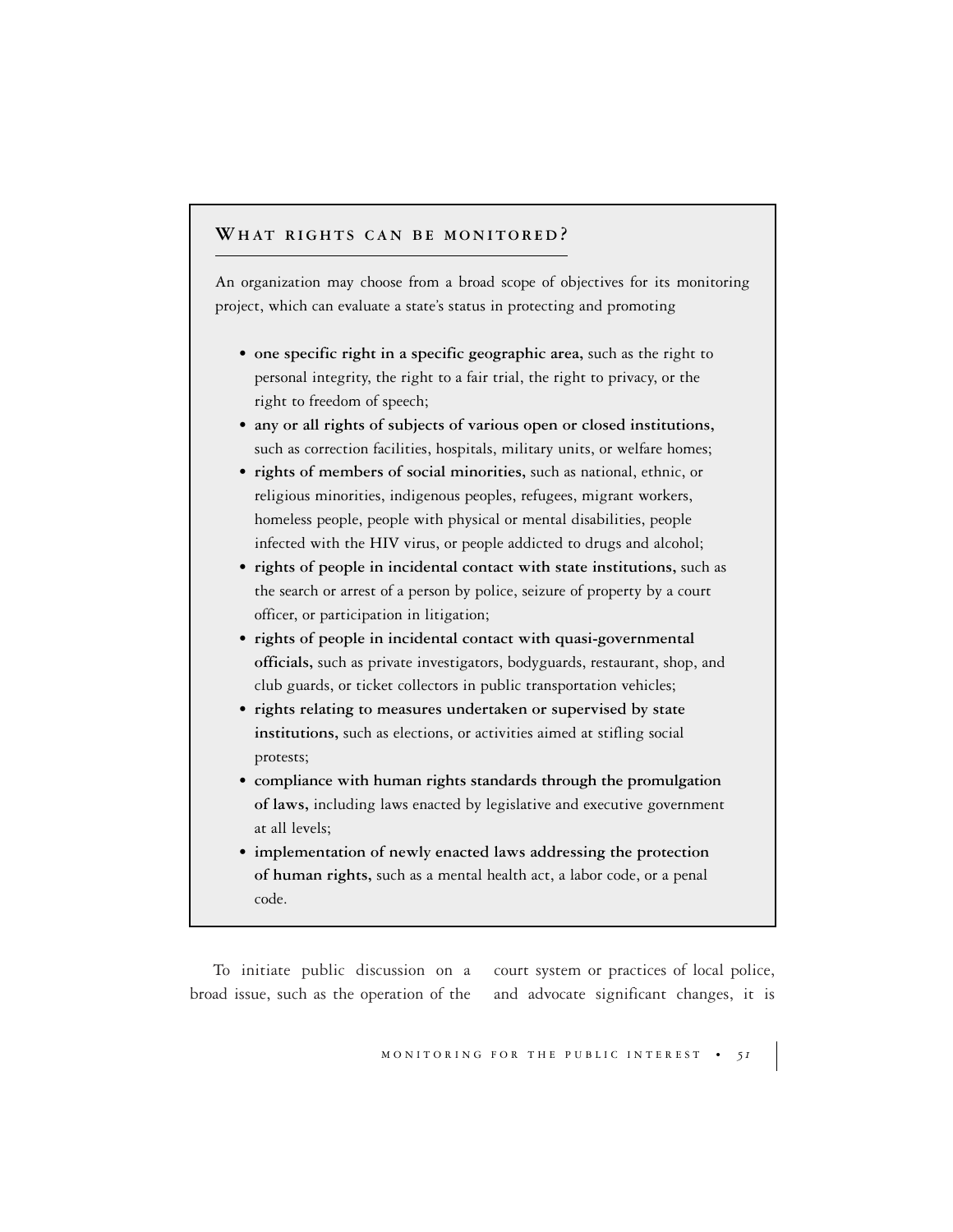often sufficient to focus on a relatively small number of incidents. A project's success in relation to one important aspect of its objective may bring about success on other levels. Consider, for example, that police officers who respect the right to privacy or the right to have a lawyer present during questioning are unlikely to behave brutally during arrest or detention. Thus, in aiming to improve human rights observance by a state institution, it is not always necessary to include all spheres of that institution's activity in the monitoring. Improvements in a few but well-chosen areas often lead to reform of the entire institution.

Furthermore, an organization can formulate specific tasks within the overall objective of the investigation, in order to structure and focus investigation efforts. For example, if the monitoring project's objective is identifying and removing the causes of widespread rights violations by the police, the project can divide its investigation into tasks such as examination of police brutality, observance of the right to privacy during searches and seizures, and compliance with existing procedures related to arrest. With regard to the last two tasks, monitors may ask, for example, whether detained people were allowed to contact a lawyer and notify their family or someone else as to their whereabouts. If a medical examination was necessary, monitors may ask whether the detainees were permitted to be examined by a doctor of their choice. If the investigation objective is identifying and removing the causes of violations of the right to a fair trial, tasks may include examination of the length of proceedings, an assessment of the impartiality and independence of the court, analysis of the procedural correctness of proceedings, and observance of the right of access to courts for underprivileged people.

#### *4.2 Specify the issue*

It is often more difficult than it seems to identify the issue that will come under investigation. For example, international human rights law generally binds the state, but not individuals. For a specific violation to constitute a human rights abuse, the monitoring findings must therefore connect the violation to some form of state action or inaction. Investigations must show either that the state, through its officials or other representatives, is committing human rights violations or that private individuals are committing violations while the state is consistently failing to respond to those violations. Thus, in cases of domestic violence, for instance, the actual violation is not only the domestic abuse itself but also the state's failure to prevent or punish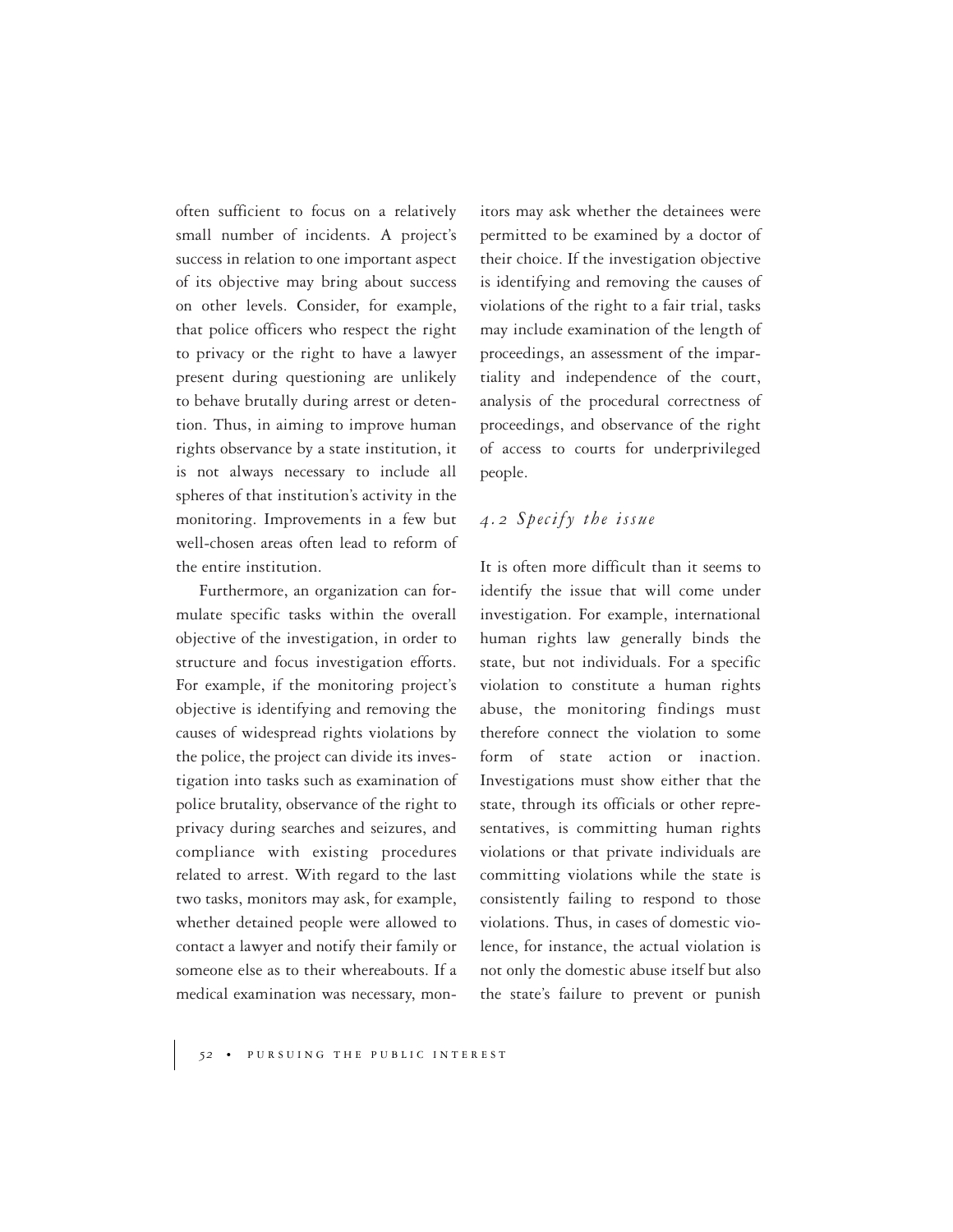such abuse. Defining the nature of the violation at an early stage can help advocates formulate appropriate questions and be alert for information that either confirms or refutes that initial definition.

#### *4.3 Identify key actors*

The process of setting objectives, including advance consultation with potential sources of information, will help to identify key actors in the situation. Relevant actors should be identified as soon as possible. Waiting until after the investigation has begun may add needless time and pressure to the process and thus may lead to a less complete investigation. Determining the players in advance also helps with resource allocation and selection of interviewers. Key actors will generally include victims and survivors of human rights violations, their families or representatives, other advocates working on the issue, individuals or entities suspected of perpetrating such violations, and people with direct knowledge of the violations or with responsibility for addressing them.

Identifying the alleged perpetrator(s) is also critical to the planning process. Governments may be directly accountable for particular issues or indirectly responsible as a result of their failure to act in preventing human rights violations or punishing private actors. Different

types of information may be needed and a variety of people must be interviewed, depending on the particular situation and relationship of the perpetrator to the state. Demonstrating state responsibility often requires a broad range of interviews to support the contention that a given violation was not an isolated incident but part of a pattern of behavior for which the government is directly or indirectly responsible.

## *4.4 Determine informational needs*

Determining what kind of information should be gathered is often easier than determining from whom the information can be acquired. Yet in every investigation, some likely sources of information are readily apparent. Generally, potential sources of information include individuals who provide information through interviews or surveys, observations of events by monitors, and official documents collected from and by institutions, such as court files and records maintained by a prison administration or other relevant agency. Other sources may include human rights organizations and other groups in the locality or country that may already have documentation based on preliminary or local investigations, and lawyers, courts, or government officials who may have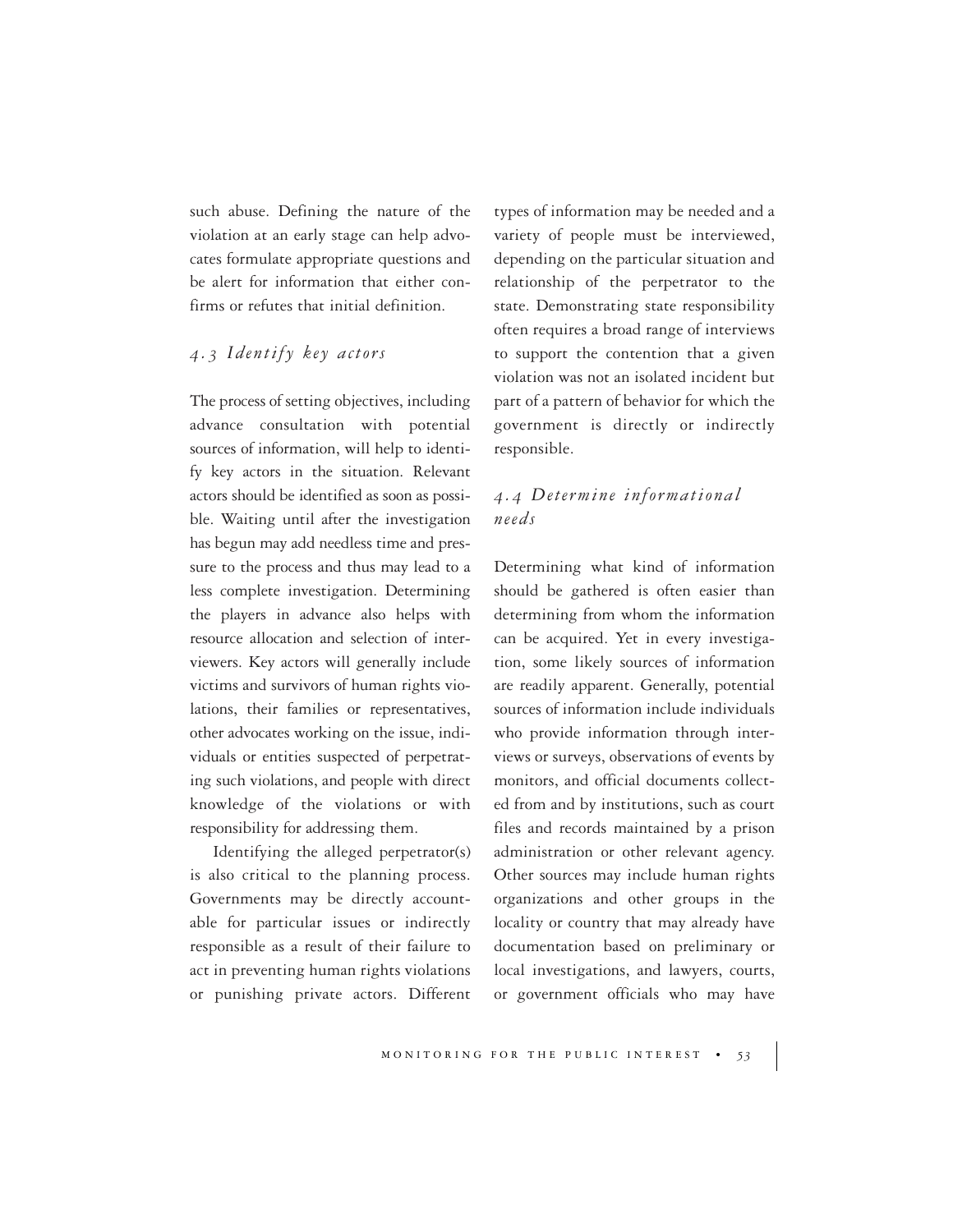information about applicable laws and state actions or responses to the violations. The more clearly and specifically they can be identified in advance, the more effectively investigators can utilize their time during the actual investigation.

#### **I NVESTIGATION CHECKLIST**

Although it may be impossible to anticipate all of the information that investigators will need to obtain, having a strong sense of the goals of the investigation, the violations to be investigated, and the main players involved can help determine informational needs.

Most investigations must include certain fact-finding aspects, including the following:

- the nature of the violation
- whether the violation is an isolated incident or part of a pattern of abuse
- the violator(s)
- any actions taken by those affected by the violation
- government action or response
- actions taken by any third-party governments or institutions

As factual information is obtained, other informational needs become apparent, including the following:

- relevant laws, regulations, and procedures, both local and national
- the common practice with respect to those laws, regulations, and procedures
- relevant international law
- the government's obligation, if any, under the law

Many investigators and advocacy organizations develop checklists of the kinds of information that investigators are most likely to need. This helps to guide investigators in planning the investigation and in managing their time, by helping them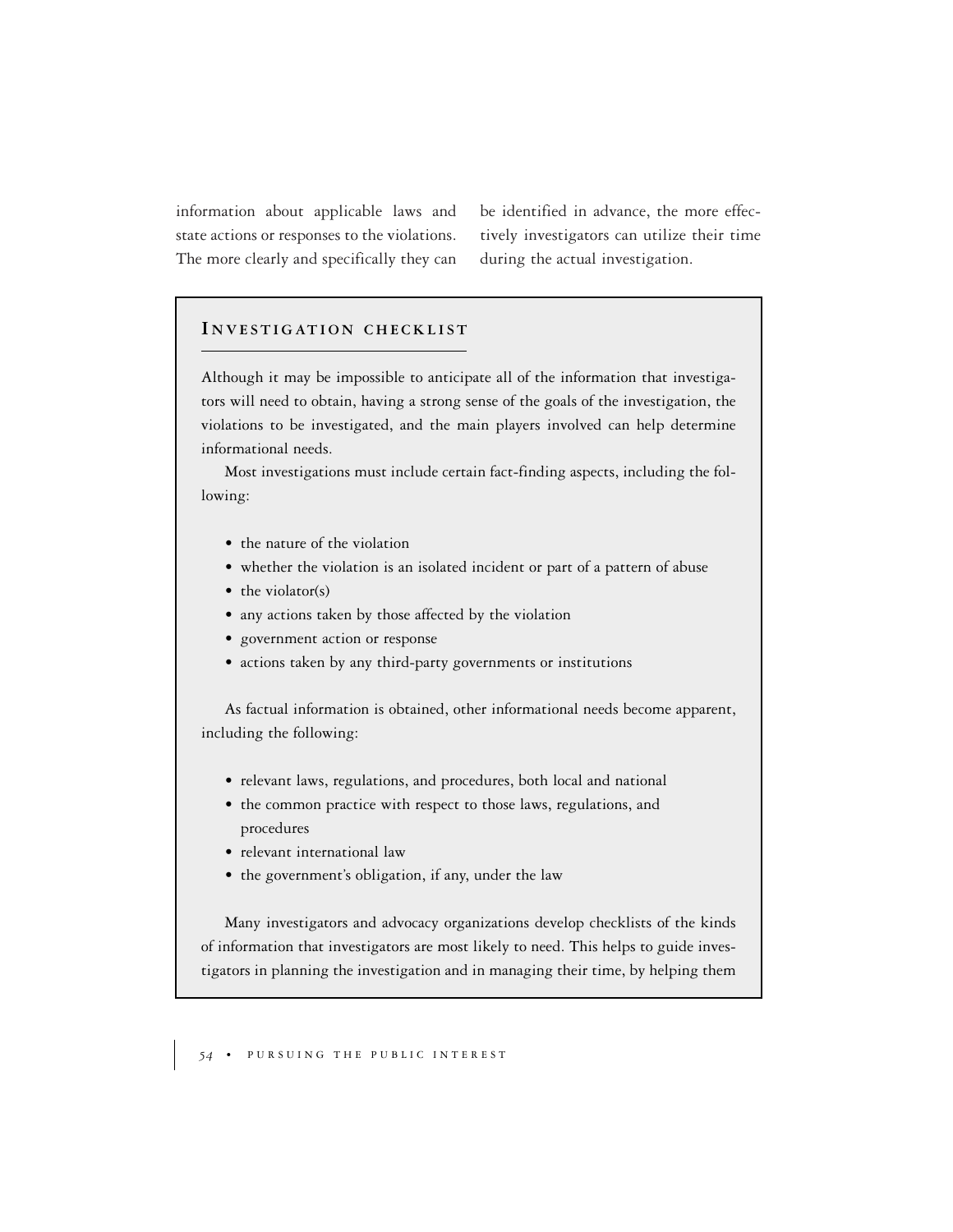to remain focused as they gather information, thereby increasing the likelihood of obtaining useful results and reducing the need for follow-up work, which can be quite costly.

Adapted from *Women's Human Rights Step by Step: A Practical Guide to Using International Human Rights Law and Mechanisms to Defend Women's Human Rights*, Women, Law & Development International and Human Rights Watch, 1997, Washington, D.C., chapter 6.

*4.5 Analyze the law*

The analysis of relevant law begins during the preparation stages of a monitoring project and continues through the completion of the project. In accordance with the hierarchy of sources of law, analysis of the law for monitoring purposes should include both international and domestic law.

Who should conduct the analysis of the law is frequently a concern of advocates involved in a monitoring project. Legally trained professionals, of course, are essential to a comprehensive understanding of the relevant legal provisions. It is equally important, however, for others with specialized knowledge about the particular matter being monitored to be involved. Legal analysis should be a cooperative interdisciplinary effort, in order to maximize knowledge of the law as well as of the relevant social, political, and economic situation.

## *4.6 Select research tools and techniques*

Choosing among a broad range of investigative tools depends on almost as many factors as does the initial decision to conduct a monitoring project. Selecting such tools not only depends on what the project intends to investigate and examine but also hinges on such factors as political conditions in which the monitoring project will operate; the size of the community, country, or region; the level of attention to the issues being investigated; safety issues involved in conducting an investigation; and even the need for translators.

Analyzing such factors to determine the most appropriate research tools and techniques is critical to preparing an investigation. Research tools and techniques should ensure not only that all necessary information is gathered, but also that it is collected in a way that is appro-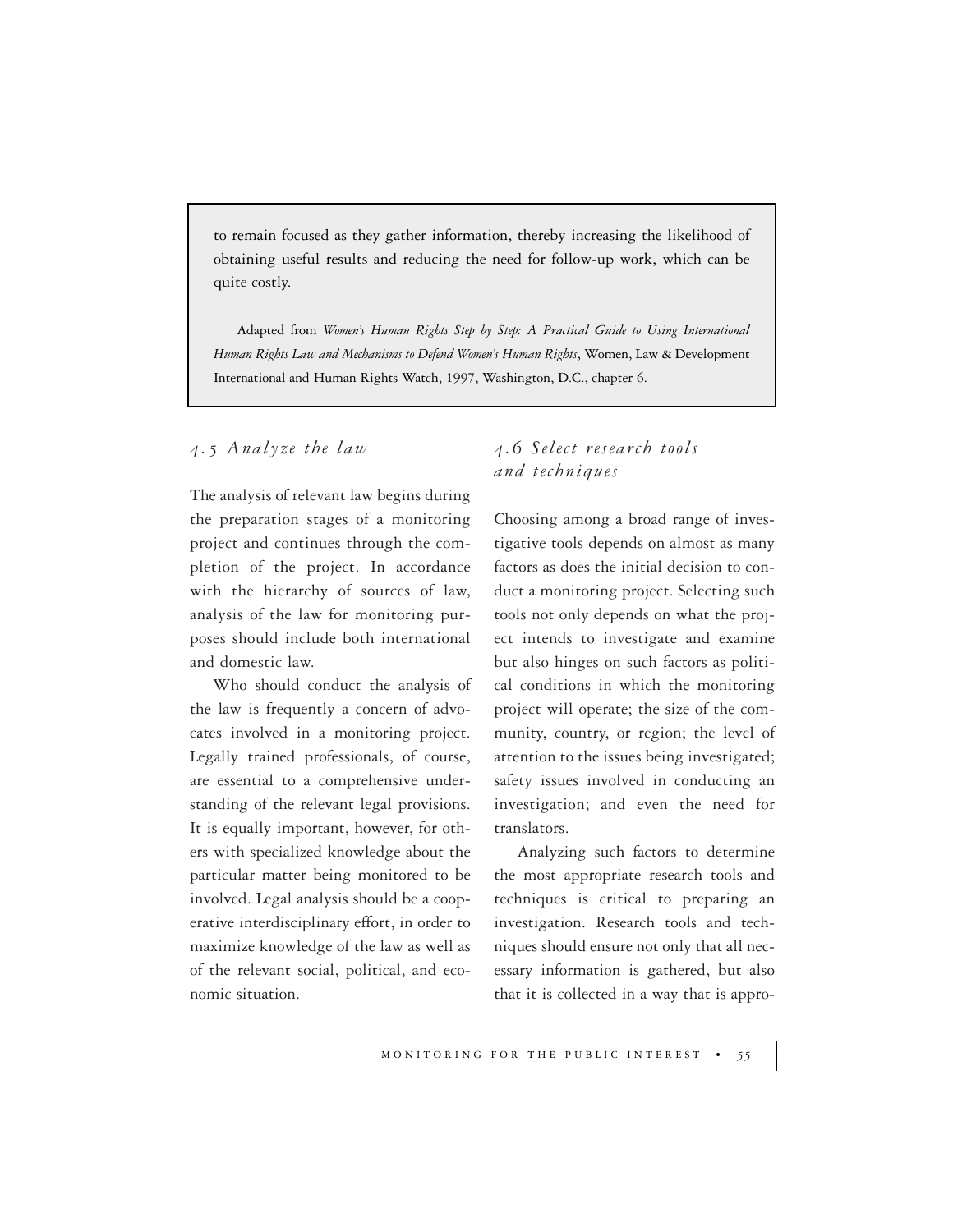#### **T HREE PRINCIPLES OF RESEARCH TOOL SELECTION**

- **1. Ensure the impartiality of investigators.** To the extent possible, the chosen technique(s) should reveal all facts and make certain that all relevant parties are heard. An investigation that appears unbalanced can lead to conclusions that are unsupported and thus readily challenged or dismissed.
- **2. Check and recheck facts.** The strength of any advocacy campaign depends on the facts on which it is based. Investigators should agree on a research method that promises accuracy by incorporating the steps and time needed to guarantee it. Thus, any reliable research tool should include questions or some other means of testing the veracity of both the monitor and the individual providing information. One incorrect piece of information could undermine the credibility of the entire investigation.
- **3. Seek specificity.** The more specific an investigation's findings, the more useful they will be. Advocates should employ research tools that enable the investigation team to target and gather data that is detailed enough and that can be directly relevant to the particular human rights violation.

priate to the circumstances. Thus, choosing research techniques is a series of strategic decisions based on an informed assessment of what needs to be accomplished and of the most effective way to accomplish it. Choosing the order in which interviews will occur, for example, can make all the difference in the effectiveness of the investigation. Speaking to relevant government officials before interviewing those most affected by the abuse

may result in missing key questions that should have been asked of the officials.

**4.6.1 Uniformity in documentation and presentation.** The success of the investigation will ultimately depend on the effectiveness of the effort to document and present research findings. Advocates must therefore be careful to select tools, such as mailed or in-person questionnaires, surveys, and specialized instruc-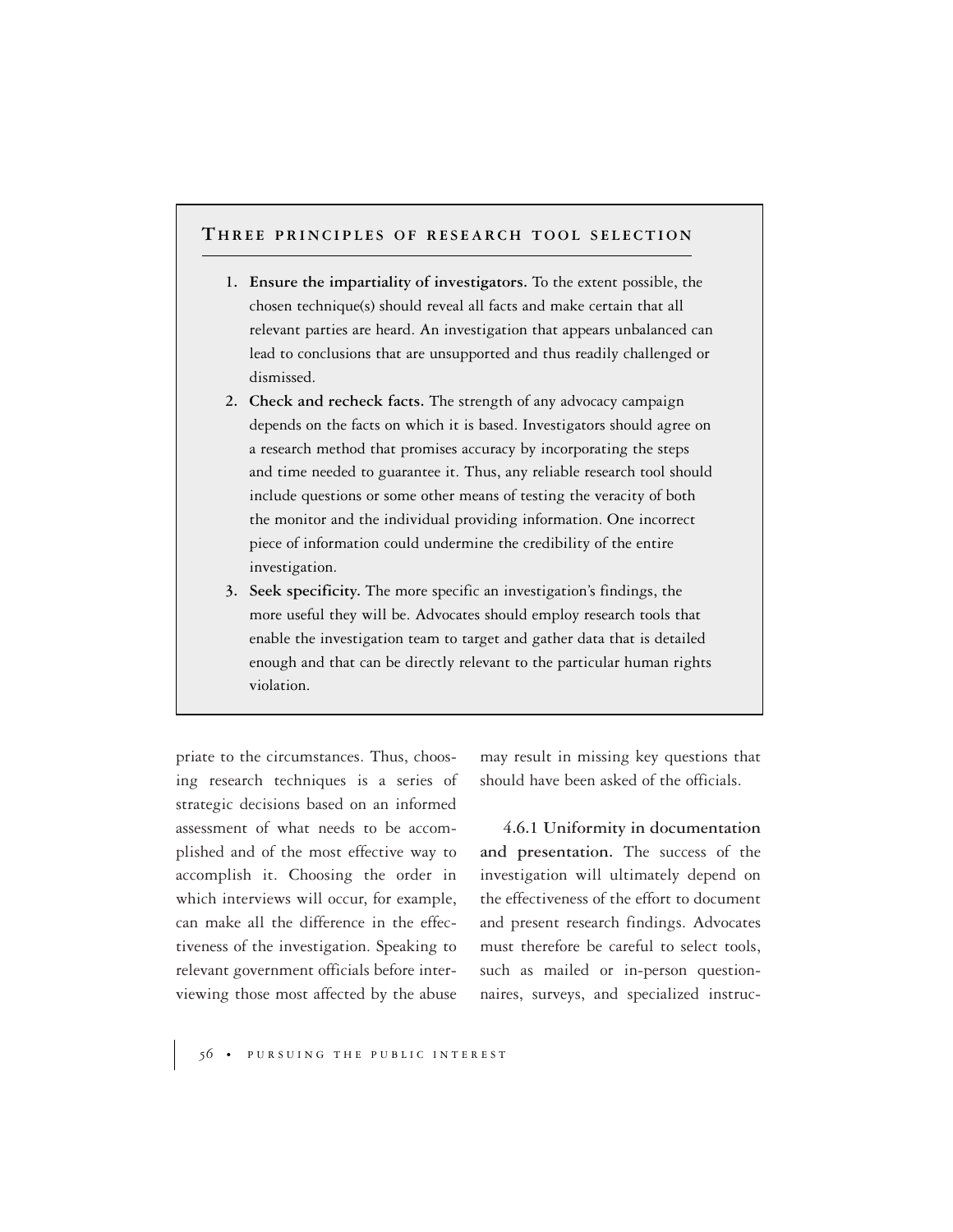tion for monitoring teams, that will maximize the results of the research. The selection and consistent use of a particular research tool will also have consequences regarding what method of analysis can be employed and whether the information obtained will be comparable for purposes of determining patterns.

It may be helpful to utilize research tools such as diagrams or charts to categorize information obtained from official documents, which can state precisely what type of information is obtained from what documents or parts thereof, as well as the principles of classification of such information. A standardized form describing important traits of examined documents, such as the timeliness in receiving the document or the physical characteristics of the document that may imply the frequency of its use, can also be useful. Most importantly, monitoring teams that utilize the same research tools consistently are able to more easily compile and analyze their findings. With this aim, several regional networks, such as the European Coordination Committee for Human Rights Documentation, provide NGOs with basic tools for information handling and documentation control.

An organization of particular note is the Human Rights Information and Documentation Systems, International (HURIDOCS). HURIDOCS seeks not only to improve access to and dissemination of human rights information through effective information-handling techniques, but also to help establish the infrastructure necessary to organizations investigating and documenting human rights information. This network provides basic tools, including directories, standard formats for recording various types of information, and standardized terminology, in addition to expert advice on technical, organizational, and managerial practices. HURIDOCS also sponsors meetings, seminars, consultations, and even training courses.

**4.6.2 Interviews.** Information obtained from individuals may be gathered in the course of an interview. Generally, there are three forms of interviews: (1) the unstructured interview, in which the monitor and the individual have freeflowing conversation on a specified subject; (2) the semi-structured interview, in which the monitor and the individual engage in dialogue that follows a general pattern decided in advance; and (3) the structured interview, in which the monitor asks the individual previously written questions in a specific order.

Monitors can decide how many interviews to conduct based on statistical methods chosen in advance or on the principle of saturation. Under the principle of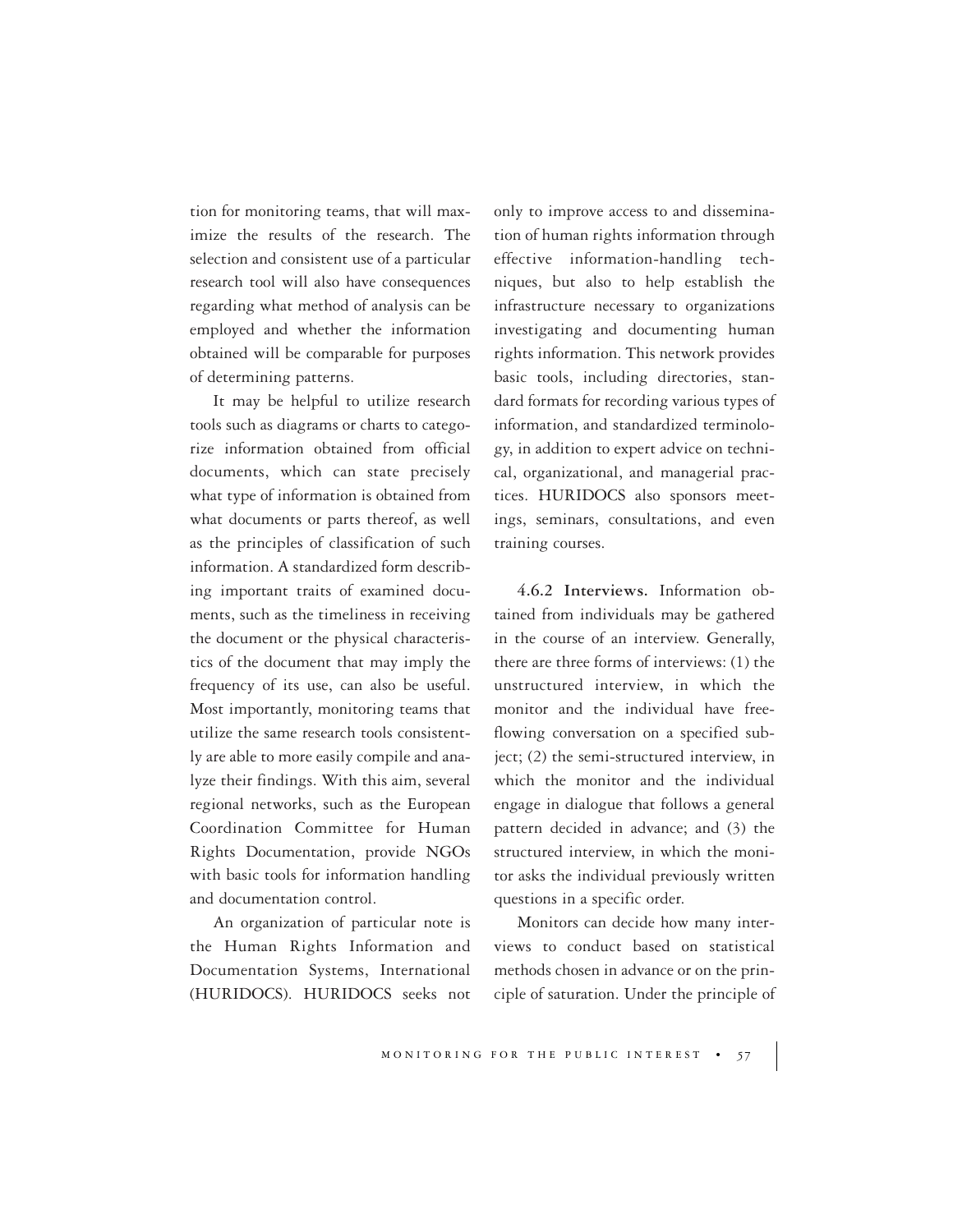saturation, monitors interview many different individuals until they find that several of the individuals in succession fail to augment the already-obtained information. Monitors may choose to select whom to interview on the basis of the snowball principle, whereby the monitor asks each individual during the interview to name other individuals whose information or opinion could assist the investigation and who may be willing to participate in an interview.

When planning interviews, monitors should decide in advance how to document the information obtained. For example, the monitor could choose to take notes during the interview or to conduct the interview while another monitor takes notes. Interviews could also be recorded, though monitors should be aware that this form of documentation often contributes to an individual's reluctance to speak freely or is simply rejected by the individual to be interviewed. In the event that monitors cannot document an interview in any form while it is conducted, the information obtained should be documented as soon thereafter as possible. Waiting to reconstruct the details of the information obtained in an interview, particularly if monitors delay doing so until after other interviews have been conducted, could sacrifice accuracy and precision in documentation. A related factor in planning interviews is the location of the interview. Monitors should make sure the location is safe and allows the interviewed individual to feel comfortable. Interviewers should endeavor to talk to individuals in private, or at least outside the presence of any actors involved in the subject under discussion.

Monitors should seek to interview witnesses of events, as they are often good sources of information. When interviewing a witness to an event, monitors might consider asking the witness for a written and signed statement describing that event. On the other hand, if the individual could potentially suffer negative consequences from his or her testimony, being asked to put such a statement in writing may discourage the witness from providing information.

**4.6.3 Consent and confidentiality.** Monitors must make many important decisions regarding confidentiality. They need to decide what information will be made public, through the publication of a report or otherwise, and what information will be kept confidential. This decision applies not only to particulars of an institution under investigation but also to individual data. The decision to make certain information public must involve consultation with and consent of all sources of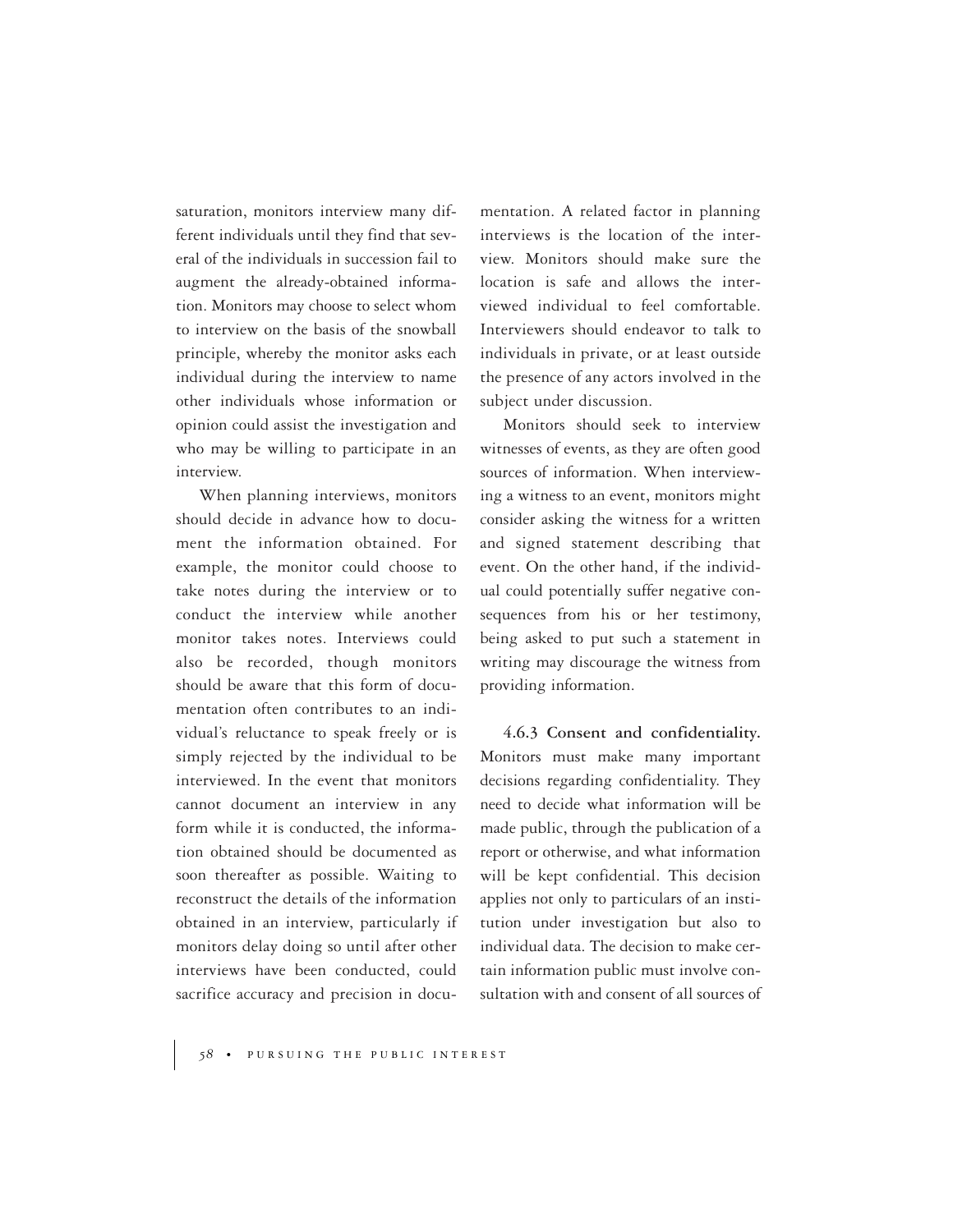that information. In order to obtain consent, monitors will need to explain to their sources both the organization's need or desire to make the relevant information public and the potential effects of doing so. Monitors will face the difficulty of balancing the need to obtain more information against the possible effects of publicly naming a person, group, or institution with a record of rights violations. Decisions regarding confidentiality should be made as early as possible in the monitoring process so that they can be applied consistently throughout the process.

Sources should be informed prior to being interviewed what degree of confidentiality is being promised (for example, the information will not be made public, or the information will be made public but the name of the source will be withheld). Once the information is obtained from a source on the basis of a particular understanding, it should never be used in a different manner without obtaining the express consent of the person who provided it. Doing otherwise would be unethical and would potentially undermine the organization's ability to obtain sensitive information in the future.

It is particularly important for monitors conducting a secret investigation to inform each individual being interviewed how they intend to use the information

they gather; whether they intend to disclose the source of the information, such as the identity of the individual; and how and to what extent they are able to guarantee the safety of the individual. Monitors involved in a project in which a risk of retaliation exists assume responsibility for these actions.

**4.6.4 Observation.** The observation of events by monitors is another research technique. Observation as a monitoring technique can be either "external" or "participatory." Monitors conduct external observation when they want to investigate the work of state officials in a public setting, such as a judge's implementation of the due process principle in the courts or police conduct during street demonstrations. During external observation, monitors usually use an observation sheet prepared in advance, specifying what is to be observed, noted, and documented, and the form the documentation should take, such as photography, video recording, or sound recording. Monitors should select the subjects of observation with utmost care.

Participatory observation involves the monitors' direct participation in the event being observed. When conducting participatory observation, a monitor plays the role of a person who would ordinarily attend the event being observed. For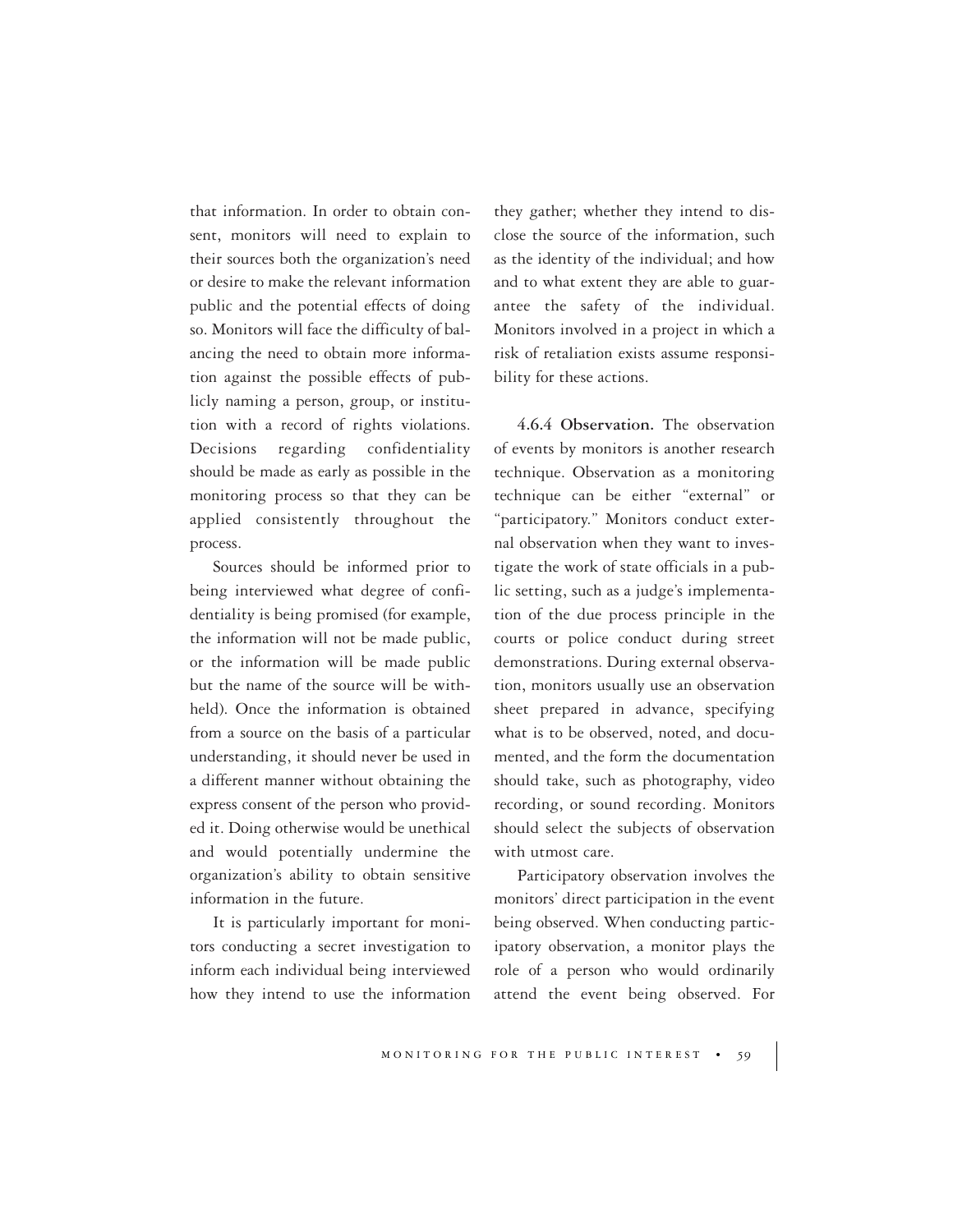example, a monitor investigating police conduct during a demonstration or sporting event would assume the role of a protester or sports enthusiast. Monitors should be careful to look inconspicuous, not to stand out among the other participants or spectators at the event. A monitor's task would then be to regularly take notes on data specified in advance. Participatory observation requires more flexibility in that it involves looking for different things or occurrences and requires different levels of analysis and less recording.

### **MONITORING POLICE CONDUCT: BERKELEY, C ALIFORNIA' S C OPWATCH**

Copwatch is a community organization whose stated purpose is "to reduce police harassment and brutality" and "to uphold Berkeley's tradition of tolerance and diversity." Established in 1990, its main activities are monitoring police conduct through personal observation, recording and publicizing incidents of abuse and harassment, and working with Berkeley's civilian review board, the Police Review Commission.

Copwatch sends teams of volunteers into the community on three-hour shifts. Each team is equipped with a flashlight, tape recorder, camera, "incident" forms, and Copwatch handbooks that describe the organization's nonviolent tactics, relevant laws, court decisions, police policies, and the actions that citizens should take in an emergency. At the end of a shift, the volunteers return their completed forms to the Copwatch office. If they have witnessed a harassment incident, they call one of the organization's cooperating lawyers, who follows up on the incident.

Copwatch holds weekly meetings, and its activists attend public hearings of the Police Review Commission. It publishes a quarterly newsletter, *Copwatch Report*, which features a "Cop Blotter" column describing examples of alleged police misconduct gleaned from Copwatch incident reports.

Although the group's impact has not yet been studied independently, Copwatch activists are convinced that their monitoring activities deter and thus reduce harassment and abuse.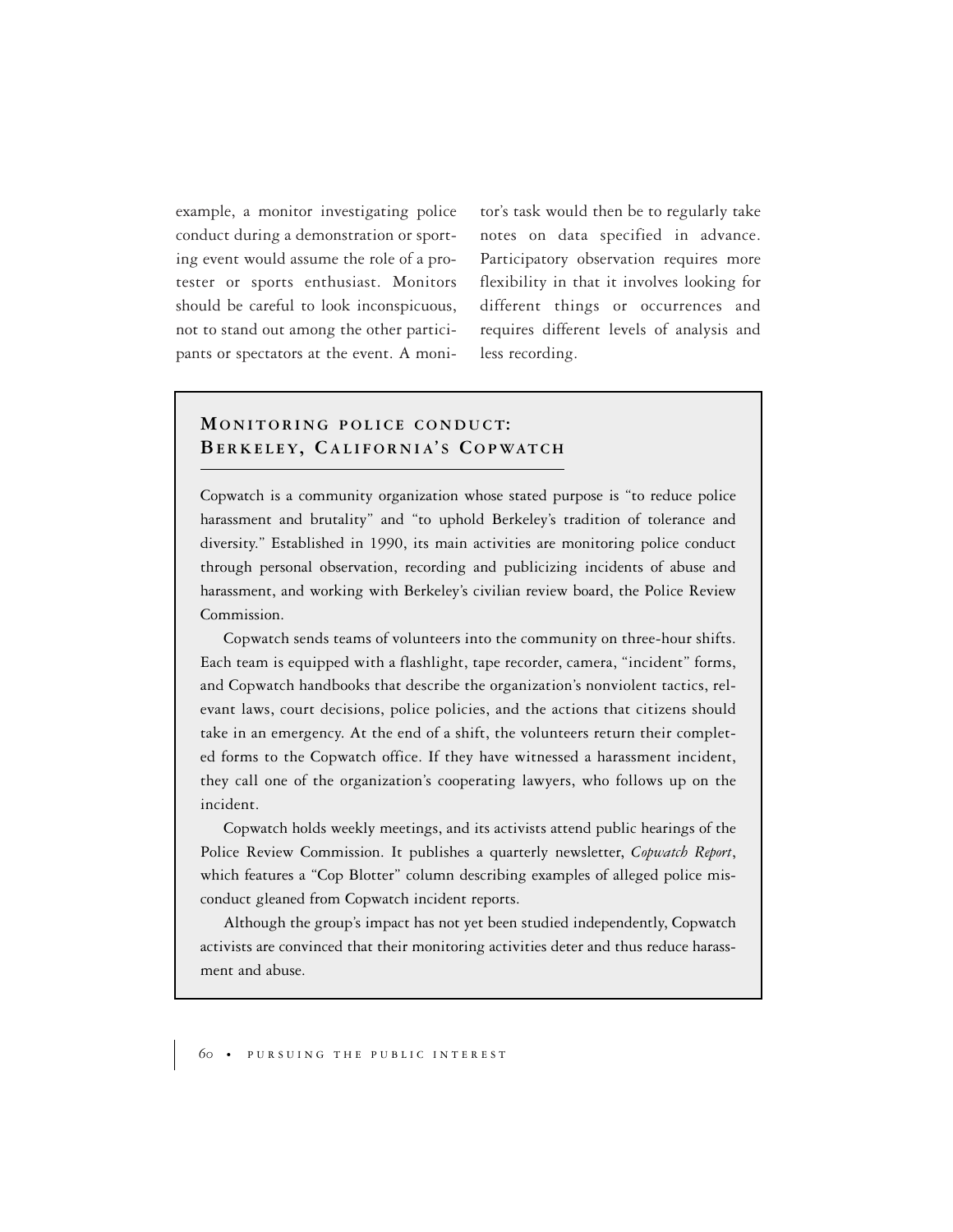#### **COPWATCH INCIDENT REPORT FORM**

| For more information, please contact Copwatch, 2022 Blake St., Berkeley, CA 94704, USA;    |  |  |
|--------------------------------------------------------------------------------------------|--|--|
| tel: (1 510) 548 0425; E-mail: berkeleycopwatch@yahoo.com; Web: copwatch.home.sprynet.com. |  |  |

Investigators examining police conduct can obtain further information by (1) monitoring admissions of victims of police actions to hospitals, as well as medical help rendered to such people by emergency departments; (2) determining under what circumstances the police summoned ambulances; (3) visiting police stations where arrested people are brought; and (4) attending proceedings at penal administrative commissions or courts.

## *4.7 Assemble and train monitoring team(s)*

Another important activity in planning a monitoring project is assembling one or more monitoring teams for the investigation. In addition to carrying out the proj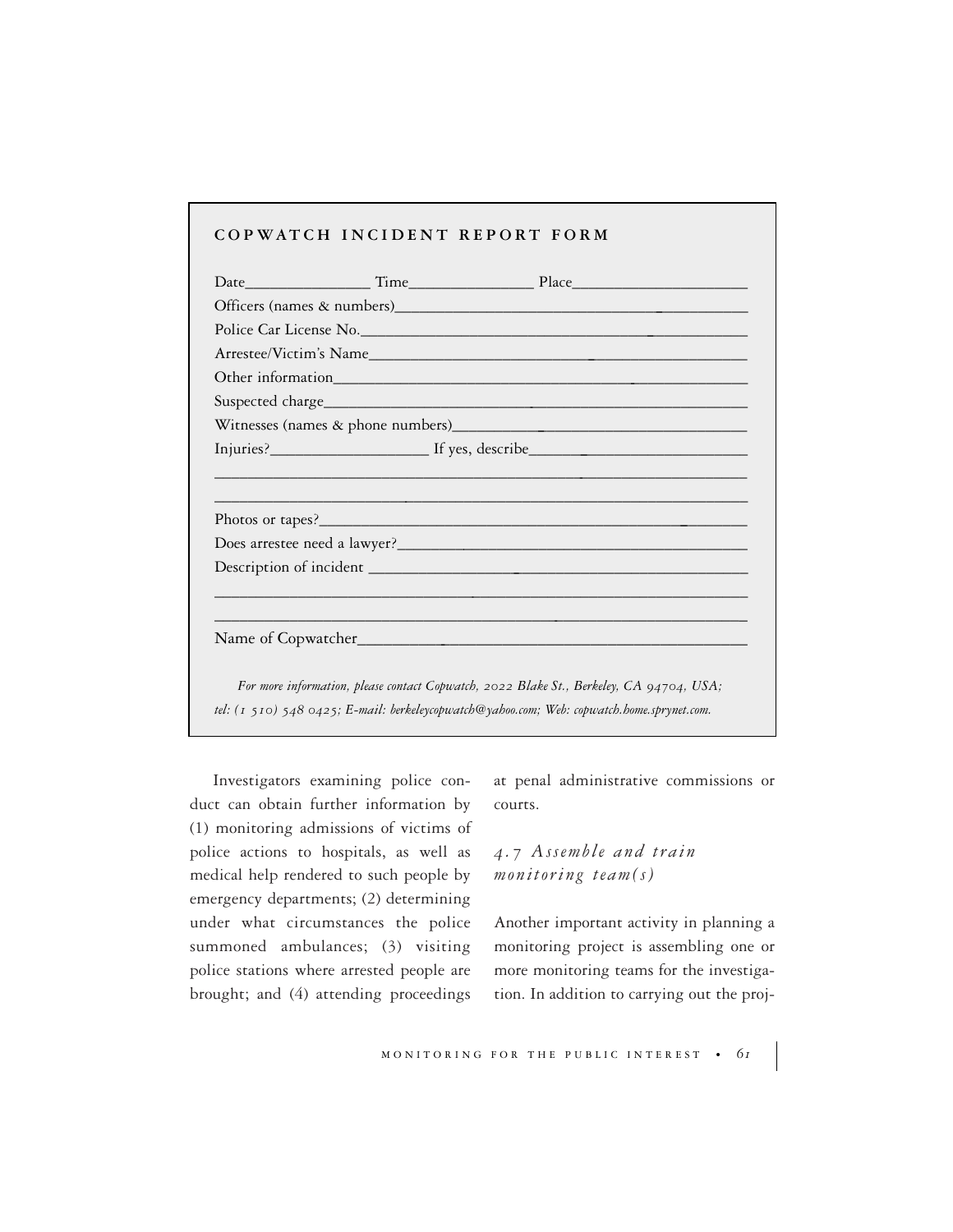ect objectives, the monitoring team(s) will be seen as representatives of the organization conducting the investigation and will interact with other advocates, victims, government officials, and anyone else who is involved. A successful investigation relies on the ability of such monitors to carry out an investigation in a knowledgeable, directed, and respectful manner. It is also critical that monitors use information gathered during the investigation only for the purposes of the investigation and do not make independent use of that information without prior consent from the monitoring project leaders.

**4.7.1 Assembling teams.** Monitoring is often carried out by several teams that work independently from one another but within the framework of a single project. Individual monitors should possess not only the necessary professional qualifications, but also strong interpersonal skills and the ability to work well as part of a team. It is important that all team members be able to trust and respect one another. Thus, individual members of a monitoring team should be chosen strategically and should not be replaced during the project unless absolutely necessary. Equally important, the nature of the investigation will shape the composition of the monitoring team(s). While all individual monitors in a team should possess objectivity, impartiality, and training in interviewing and data collection, the team as a whole should include a diversity of skills, knowledge, and backgrounds.

For example, a team investigating prison conditions would ideally include a lawyer, a physician, and someone who is familiar with the internal workings of a prison, such as an expert in prison administration, a former prison guard, or a former inmate. A team investigating child labor would ideally include not only a lawyer and a physician, but also a child psychologist or specialist; in addition, that team should include someone who is familiar with company practices regarding children who are subject to forced labor, such as a parent, former company officer, or former victim of forced labor.

It is also important that a team include individuals who are well prepared to deal with people or places that the team will likely encounter. A team investigating public demonstrations, for example, should not include a monitor who fears large crowds or seeing physical violence. Likewise, a team investigating psychiatric hospitals should not include a monitor who is uneasy with or unable to handle situations involving mentally ill people.

Each monitoring team should appoint a team leader responsible for coordinating the team's activities and for making decisions, particularly in unexpected situa-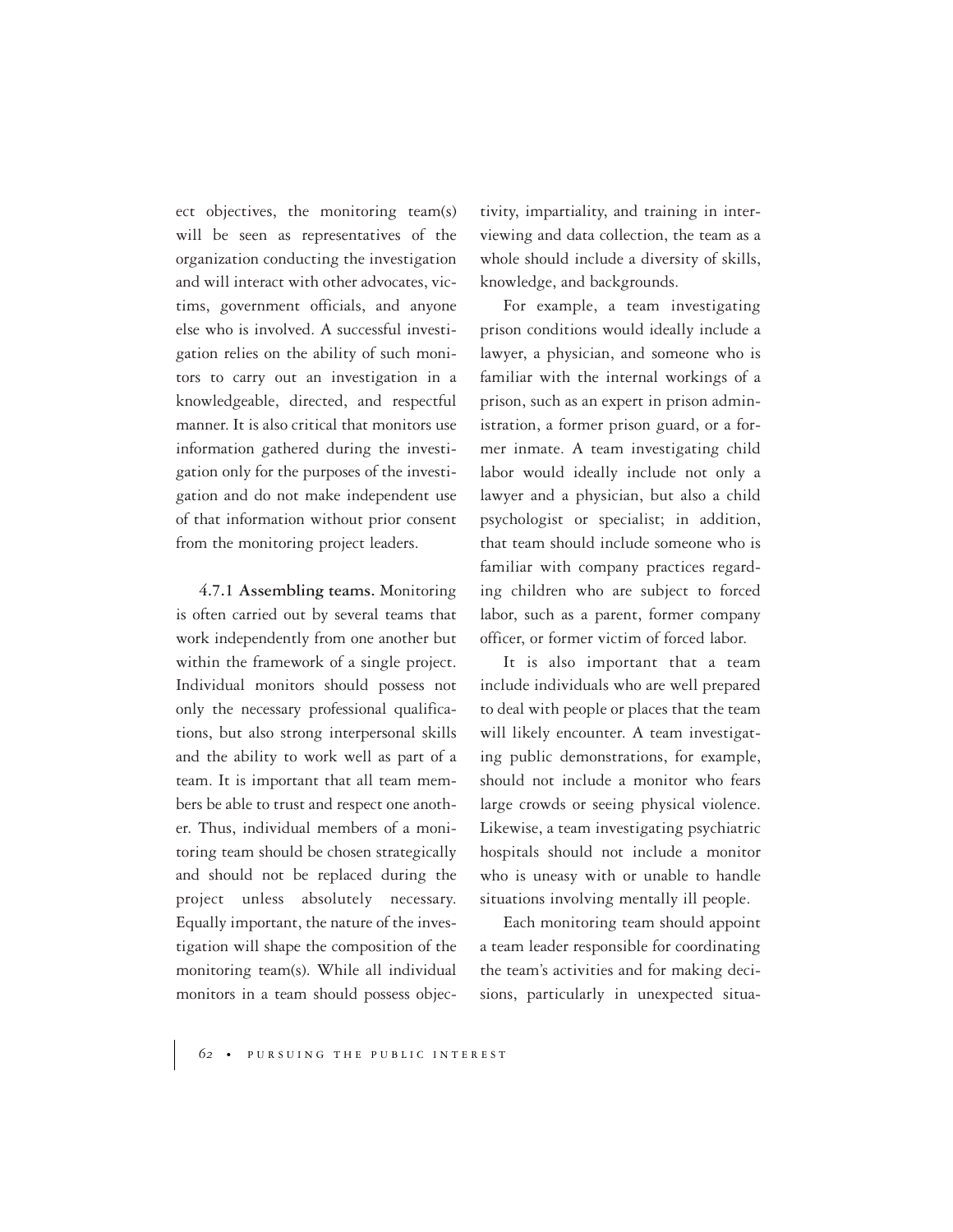tions. In dangerous communities or under threats by police or other officials, for example, teams often confront certain difficulties or disagreements. A team leader is indispensable to and responsible for resolving such problems between the team and others or among team members themselves in a safe and efficient manner.

**4.7.2 Training teams.** A project should spare no time or energy in training its monitors. The quality of an investigation's results, and thus of the project itself, greatly depends on the preparedness of the monitoring teams. Monitors should understand the purpose of the monitoring effort and how it relates to an organization's project goals and overall mission. Monitors must understand the objective(s) of the investigation, and who and what are subjects of the inquiry. They should receive appropriate instruction and training for utilizing the selected research tools so that each team's results are comparable to those of another team. Monitors should also be acquainted with relevant law, including international law as well as pertinent domestic provisions. For example, a team investigating state institutions should understand, among other issues, the institution's internal documentation procedures and terminology. Team members should conduct themselves with the utmost professionalism, so that the institution's staff members treat the monitors appropriately and seriously. A team investigating specific social or geographic communities, such as ethnic minorities, should acquire some knowledge of community-specific customs.

**4.7.3 Conducting pilot surveys.** In large-scale and elaborate monitoring projects, monitors may conduct a pilot survey prior to dispatching the monitoring teams to conduct the actual investigation. A pilot survey is a survey conducted by a team to test the utility and effectiveness of the selected research tools and techniques. Those who developed the selected research tools should participate in the pilot survey, along with people who did not have a direct role in the project's planning and preparation. The latter group can provide an objective perspective in appraising the use of specific research tools. A pilot survey is beneficial in that it can reveal difficulties that may not have been foreseen during project planning, and it also tests the rationality of the time period and amount of funds allocated to carry out the project.

Pilot survey findings should be analyzed with the aim of confirming or finetuning the selected methodology for the investigation. In many cases, pilot survey results demonstrate flaws in research tools and intended methods of analysis. Project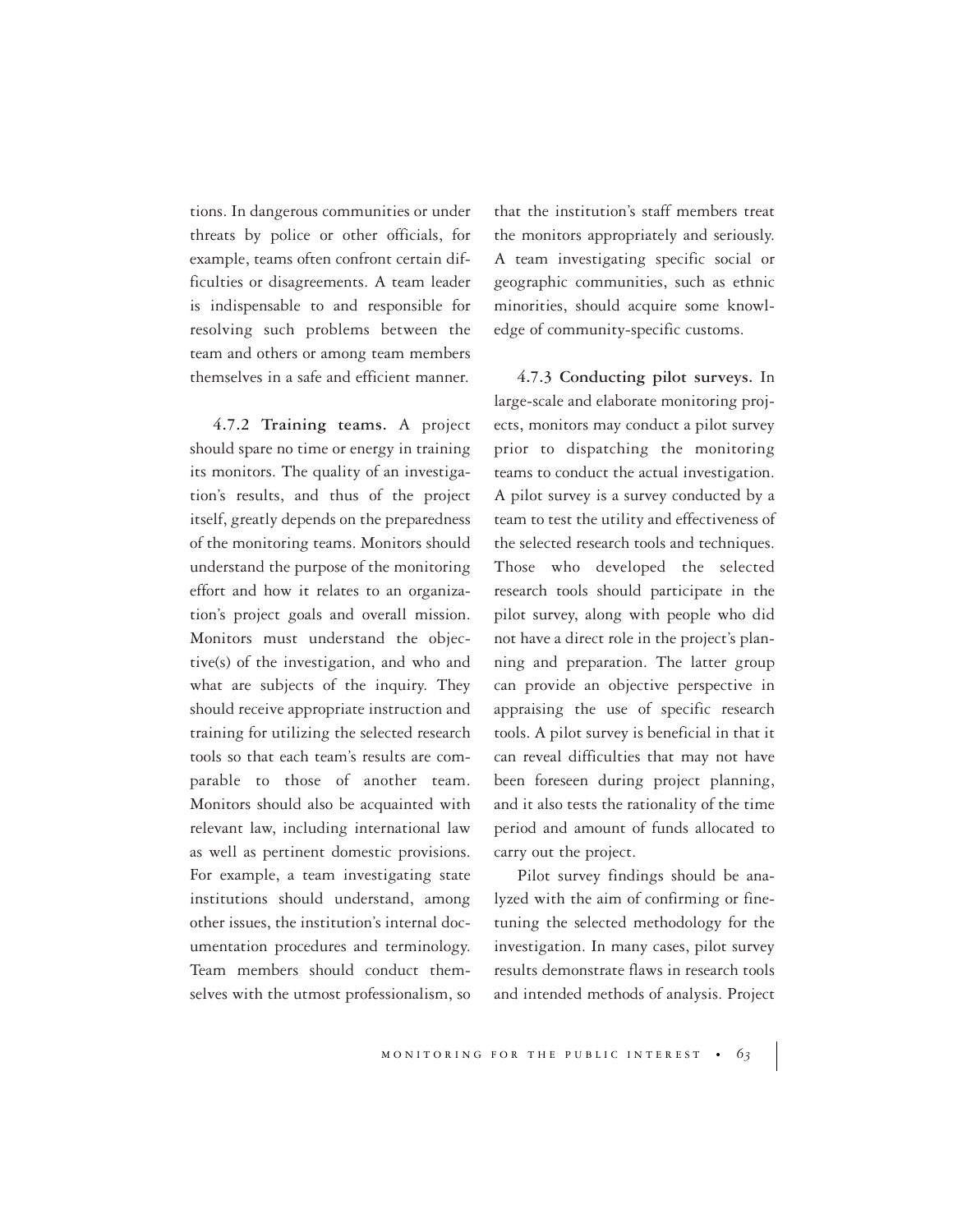participants can then make any necessary changes to research tools, techniques, or methods of data analysis, and they may even reappraise scheduling and budget considerations accordingly.

## *4.8 Make logistical and other arrangements*

An organization must also examine in some detail the financial and technical resources required for investigators' travel, lodging, and other expenses related to gathering data and other information. Project leaders, in consultation with monitors, must determine what equipment and other things will be needed to properly obtain information, such as paper, postage fees, recording devices, and the like. Assessing travel needs is yet another consideration. Once these and other expense-related questions are posed, advocates can decide whether additional funding is required and, if so, make plans to secure such funding.

Because language skills are critical to the accuracy of interviewing and of gathering other information, a monitoring project in another country, and even in some communities in the same country, must often select interpreters. The key issues in the selection of an interpreter are whether he or she can elicit honest and complete information from the individual being interviewed, will remain objective, and is willing to follow the monitor's instructions carefully. Interpreters must be carefully instructed to translate everything that the monitor and interviewee say, literally and completely. This ensures that the monitor, and not the interpreter, will be able to judge the relevance of the information provided and the proper sequence of the questions.

## 5. CONDUCTING THE INVESTIGATION

Preparing a monitoring project can be a substantial undertaking. The real substance of a monitoring project, however, lies in conducting the actual investigation. Conducting interviews, observing events, visiting sites, and gathering secondary information form the essence of human rights monitoring. Each of these steps, however, must take into account relevant ethical concerns and security precautions.

Generally, monitors must observe two principles in the course of conducting an investigation. First, monitors must distinguish facts from opinions, suspicions, and hypotheses. Information without a reliable basis can undermine the final report and compromise the efforts of the entire monitoring project. Second, and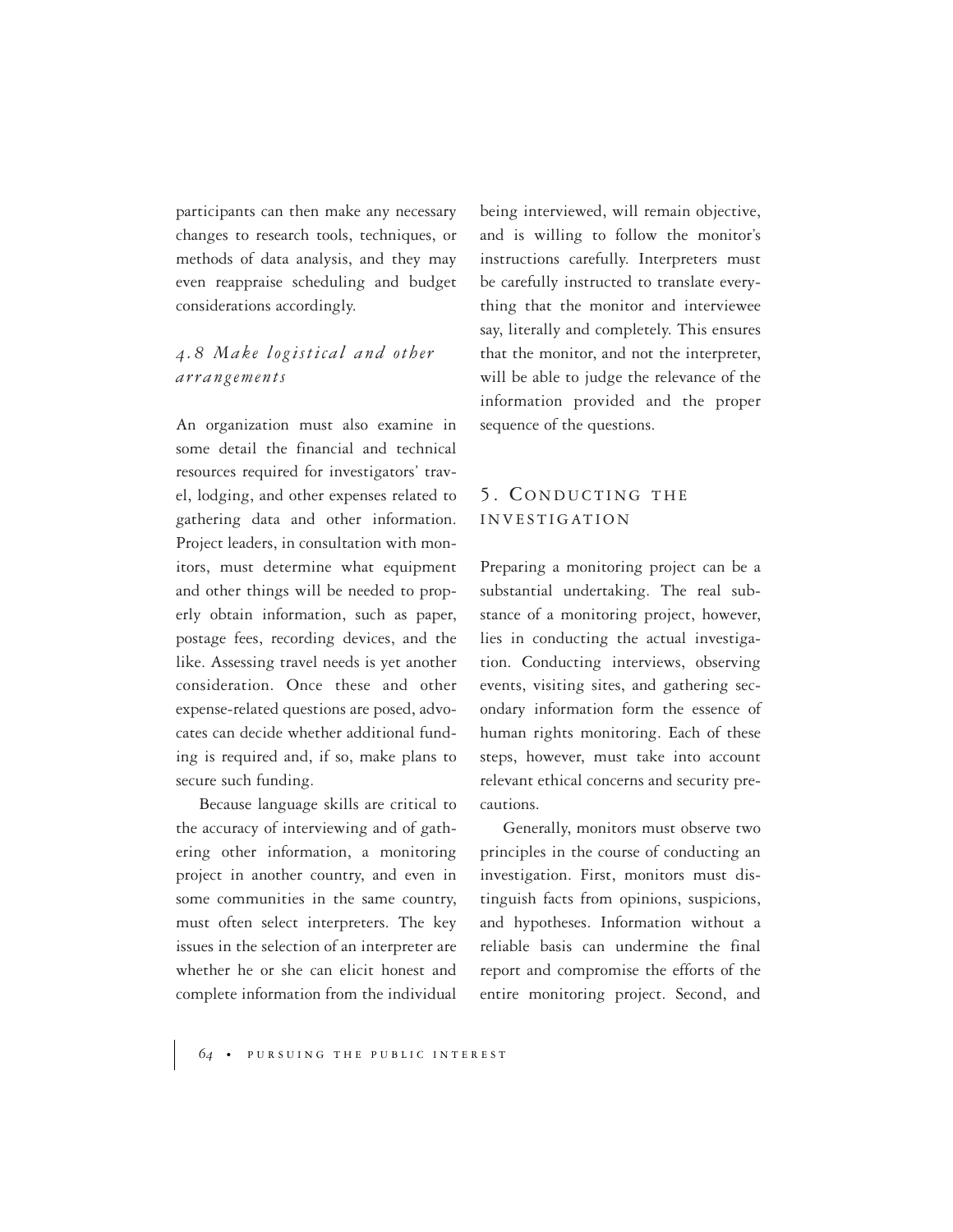related to the selection of proper research tools, monitors need to maintain impartiality. Monitors cannot allow themselves to become emotionally involved. Fellow monitors and team leaders need to be alert to this possibility and consider removing a monitor who experiences this problem.

#### *5.1 Balancing ethical concerns*

Monitors often face ethical problems in the course of monitoring. For example, a monitor who has learned from a victim that a state functionary has committed a serious offense must decide whether to reveal that information to the appropriate authorities against the wishes of the victim. In many countries, social organizations have an obligation to report offenses they discover in the course of their activities. Enforcement of this obligation, however, is practically nonexistent.

Making such a decision is most difficult in cases where the monitor, in disclosing the information, has to reveal the identity of the source, thereby exposing that person to the risk of repression and even physical harm. Aside from concerns for the safety of a victim, monitors also may have to weigh the need for in-depth inquiry—for example, into homosexual rape in prison—against the desire to minimize any interference with a victim's privacy.

Arguably, even the source's consent to disclose information that he or she has provided is not the final word on the issue. A monitor may still need to further evaluate the ethics of disclosure. Ultimately, decisions such as these have to be based on a balanced appraisal of each particular situation.

How monitors resolve certain ethical problems may also depend on the political circumstances in which they are operating. Monitors sometimes encounter difficulties in obtaining court or other legal documents, for example. They must assess the need for the information contained in such documents, and then decide whether to obtain them through illegal means if necessary. Such a decision clearly depends on each specific case. In a totalitarian regime, where human rights allegedly are violated on a mass scale, monitors may decide it is morally justified to take such action. In a democratic regime, monitors should consider taking such action only if there is a legitimate public interest in doing so and if disclosure of the information is consistent with human rights guarantees, including the right to privacy. Sometimes monitors withhold portions of the information they obtain, such as individual identities, if disclosure would interfere with privacy rights or put individuals at risk.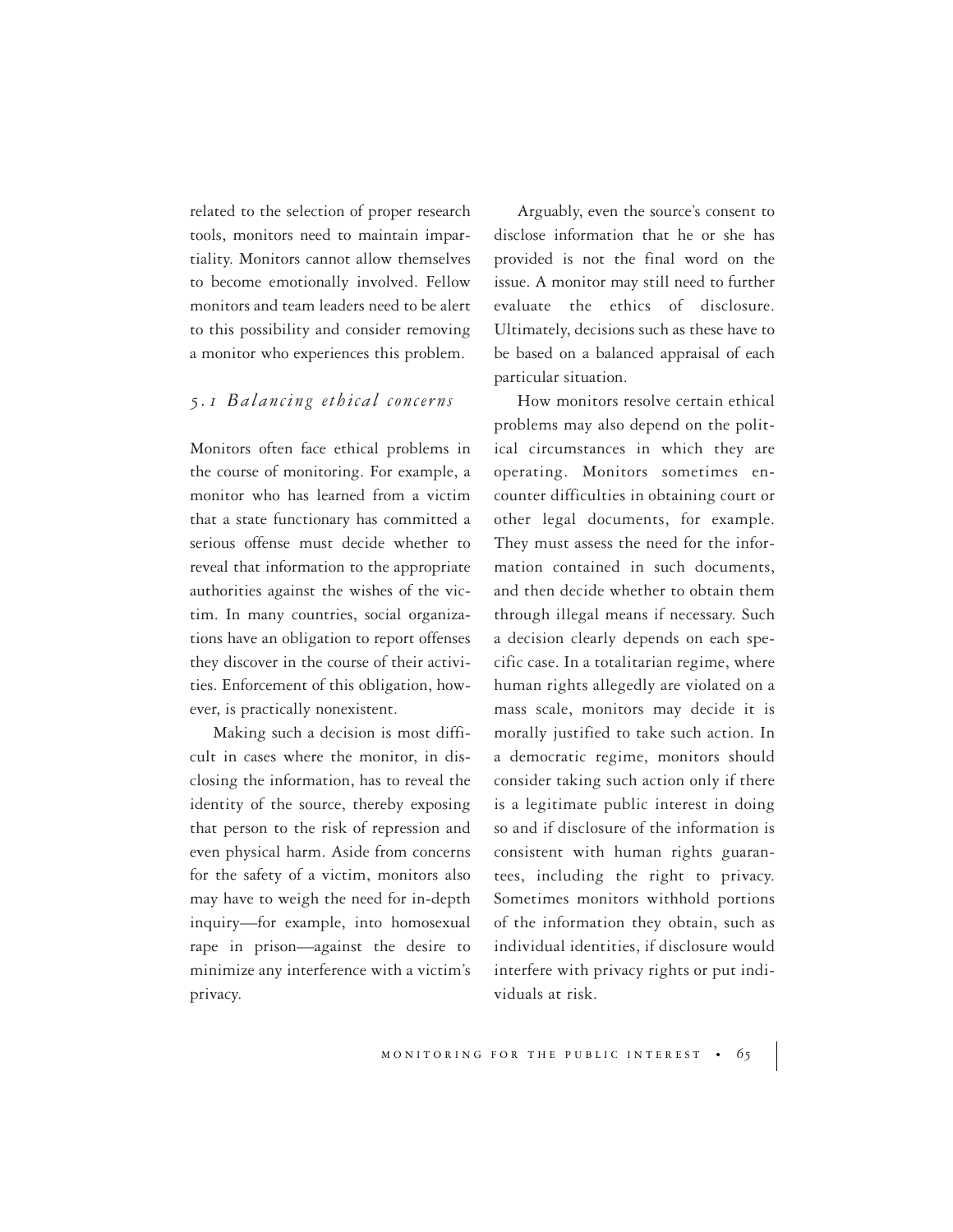#### *5.2 Taking security precautions*

Project leaders should reassure monitors that they will take all possible measures to guarantee their safety, a particular concern during difficult interviews, such as ones with severely mentally disabled people or dangerous criminals, and during projects carried out in communities experiencing violent social conflict. Security precautions should be a key component of any investigation, and it may be necessary to implement a check-in procedure, for participants in the monitoring project to contact colleagues or family members on a regular basis, or to create a mechanism for protecting notes and other documents. Monitors and their families should have recourse to all legal, economic, and medical assistance available in the event that they fall victim to repression by authorities.

Where safety concerns prohibit field visits or where the government denies entry to foreign monitors, testimony may still be gathered from displaced people, refugees, or others who have left the country. Methods for obtaining information under such circumstances, though less reliable than in-person testimony, include telephone calls and signed statements of witnesses and victims. Here again, protecting the identity of a source of information, should that be necessary, is another essential security measure.

#### *5.3 Conducting interviews*

Conducting interviews is one of the most crucial stages of the monitoring process. It is important that the monitors conducting the interviews are well prepared and that the individuals being interviewed are fully informed about the process. Moreover, interviewing is a skill that benefits from experience and extensive practice. Each monitor conducting an interview, in addition to adhering to fundamental principles of consent, confidentiality, impartiality, and security, should consider several guidelines and tailor them to his or her own skills and judgment.

When the objective of a monitoring project is to investigate the functioning of a state institution such as a court, children's home, or prison, there are some special issues to consider in conducting interviews. First, monitors must obtain the necessary consent from the proper authorities to interview subjects and staff at the institution. Interviews with state staff members should include inquiries into their safety, the conditions of their work, the relationships with their superiors, and the like. If the investigation seeks to examine the observance of students' rights or prisoners' rights, for example, monitors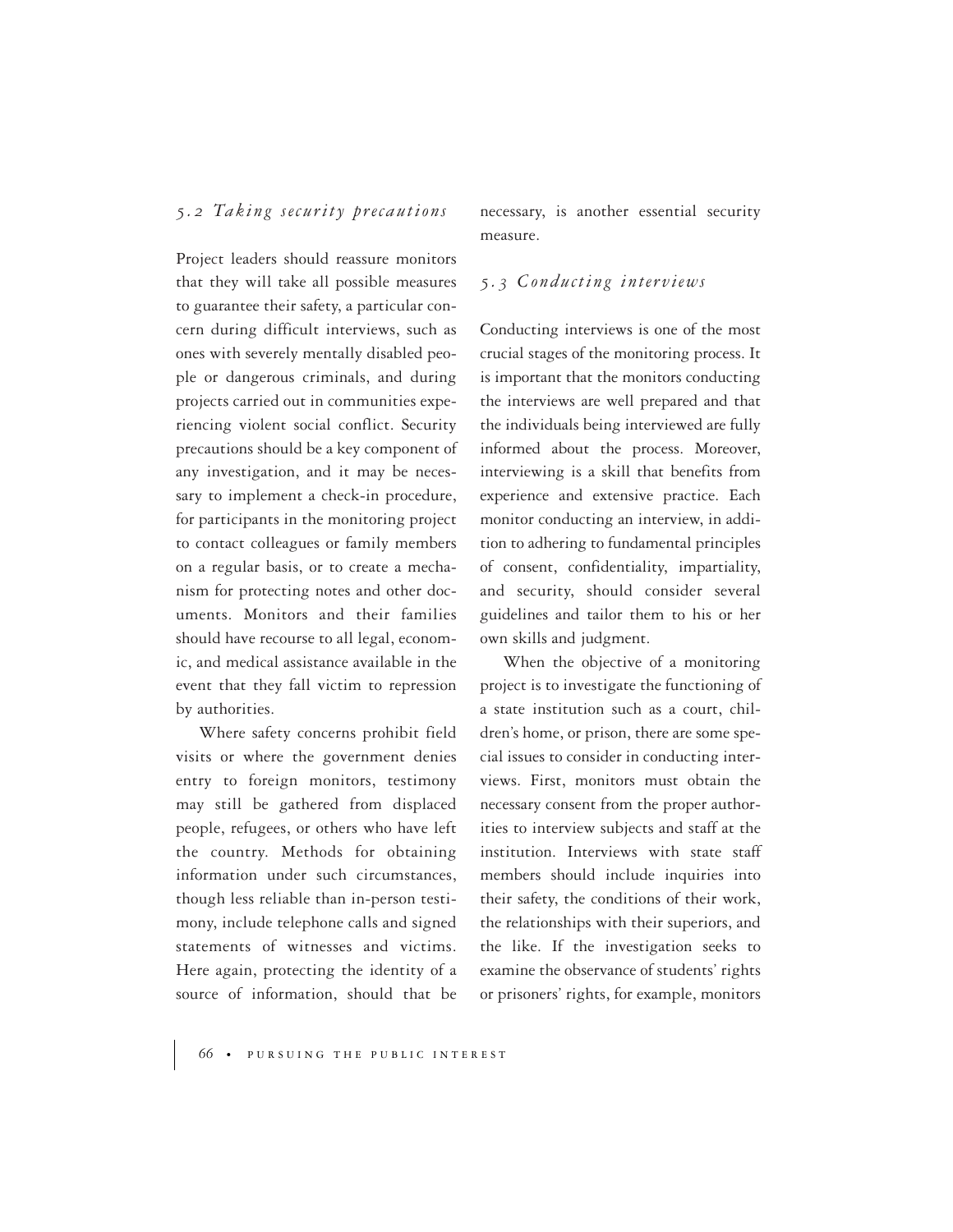may be unable to rely on the cooperation of staff members, as they may tend to mis-

represent the conditions and other aspects of the institution for which they work.

## **G UIDELINES FOR CONDUCTING INVESTIGATION INTERVIEWS**

- 1. Be clear about who the interviewers are and what they are doing.
- Explain in advance the nature and purpose of the monitoring project.
- Provide information on the NGO(s) conducting the investigation.
- Clarify whether and how the project's findings will be made available.
- Detail whom the information obtained in the interview will be disclosed to, unless nondisclosure is requested.
- 2. Seek affirmative agreement to conduct interviews, with as much privacy as possible, one at a time.
- 3. Guarantee that the interview is confidential and that no information will be shared without express consent. Ask individuals being interviewed whether they wish to remain anonymous. Explain that anonymity will preclude the individual's participation in legal actions in which the state requires complainants to be named.
- 4. Reassure individuals that they are safe with interviewers.
- 5. Determine whether photography or recording devices may intimidate individuals, encroach on their cultural norms, or otherwise interfere with obtaining the most accurate information possible.
- 6. Use a series of open (not leading) questions when interviewing witnesses, including "What happened?" and "What happened next?" Ask questions beginning with "who," "what," "where," "when," "why," and "how."
- 7. Use leading questions, which suggest an answer, only when interviewing witnesses likely to provide information opposing the monitoring project's objectives, including "Isn't it true that . . . ?" and "Are you denying that . . . ?"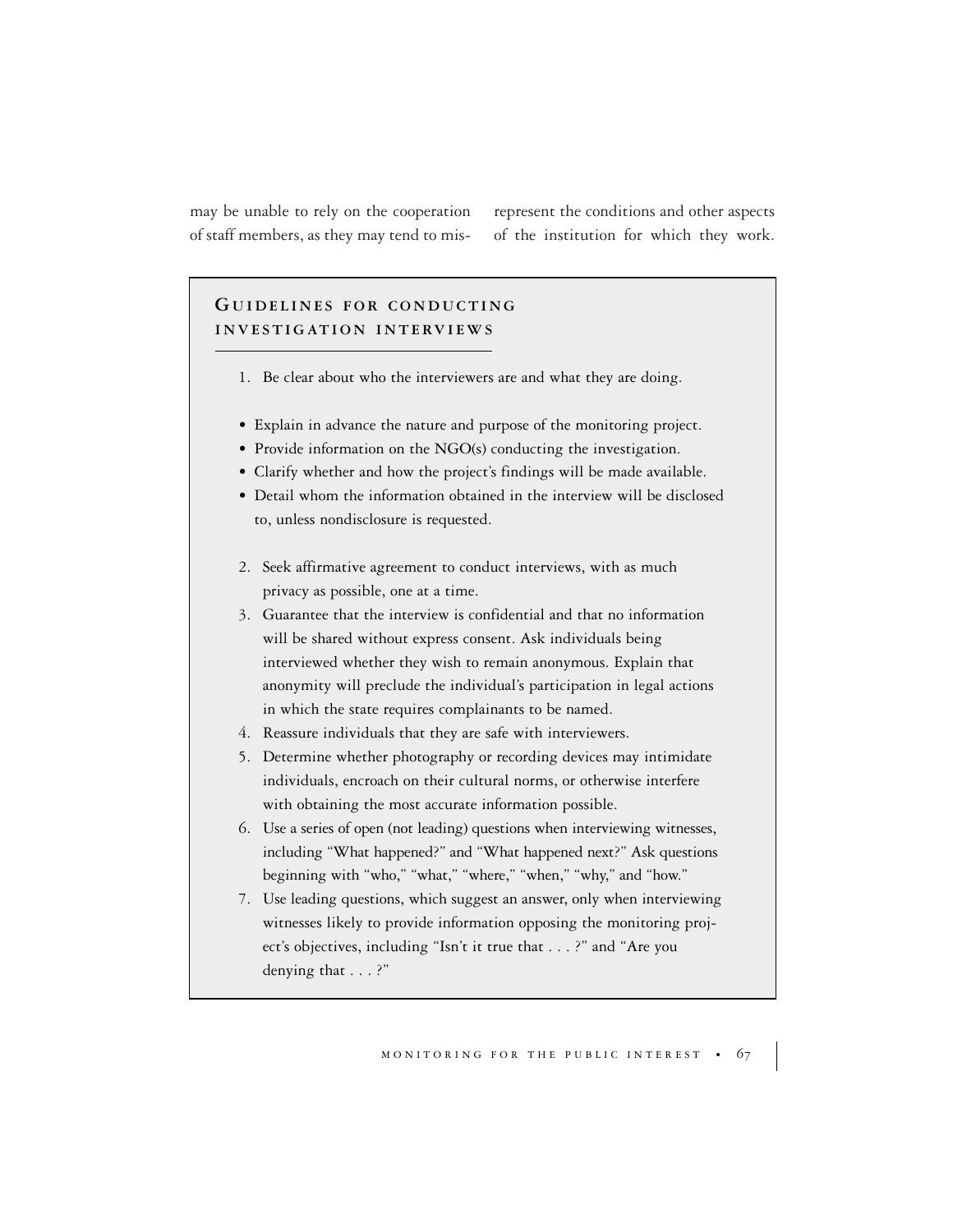- 8. Use directing questions—such as "Could you describe more about . . . ?" and "Can you explain what is important about . . . ?"—when interviewing witnesses who are nervous, lack verbal skills, or have difficulty remembering details; however, do not provide answers for them to affirm or deny.
- 9. Take careful notes, including general impressions of an individual's demeanor and credibility, as well as the circumstances in which the interview is conducted.
- 10. Maintain a list of sources and contact information.
- 11. Create a tracking or cross-referencing system to compare the comments of several individuals regarding the same incident, in order to assess the credibility and reliability of information obtained.
- 12. Maintain a list of additional information to collect, and request documents necessary to substantiate gathered information.
- 13. Utilize interview protocols included in monitoring instructions to sustain focus.
- 14. Do not share information on or given by one individual with another individual, and determine when to withhold information that may jeopardize the safety or well-being of an individual being interviewed or a third party.
- 15. End each interview by thanking the individual for participating in the investigation and asking if there is anything that he or she would like to add to the information.

Adapted from *Women's Human Rights Step by Step: A Practical Guide to Using International Human Rights Law and Mechanisms to Defend Women's Human Rights*, Women, Law & Development International and Human Rights Watch, 1997, Washington, D.C., chapter 6.

Monitors should consider simultaneously investigating the violation of the rights of all people who fall under the framework of the state institution, rather than investigating the staff and subjects of the institution separately.

Monitors investigating a state institution, such as a corrective facility or a mili-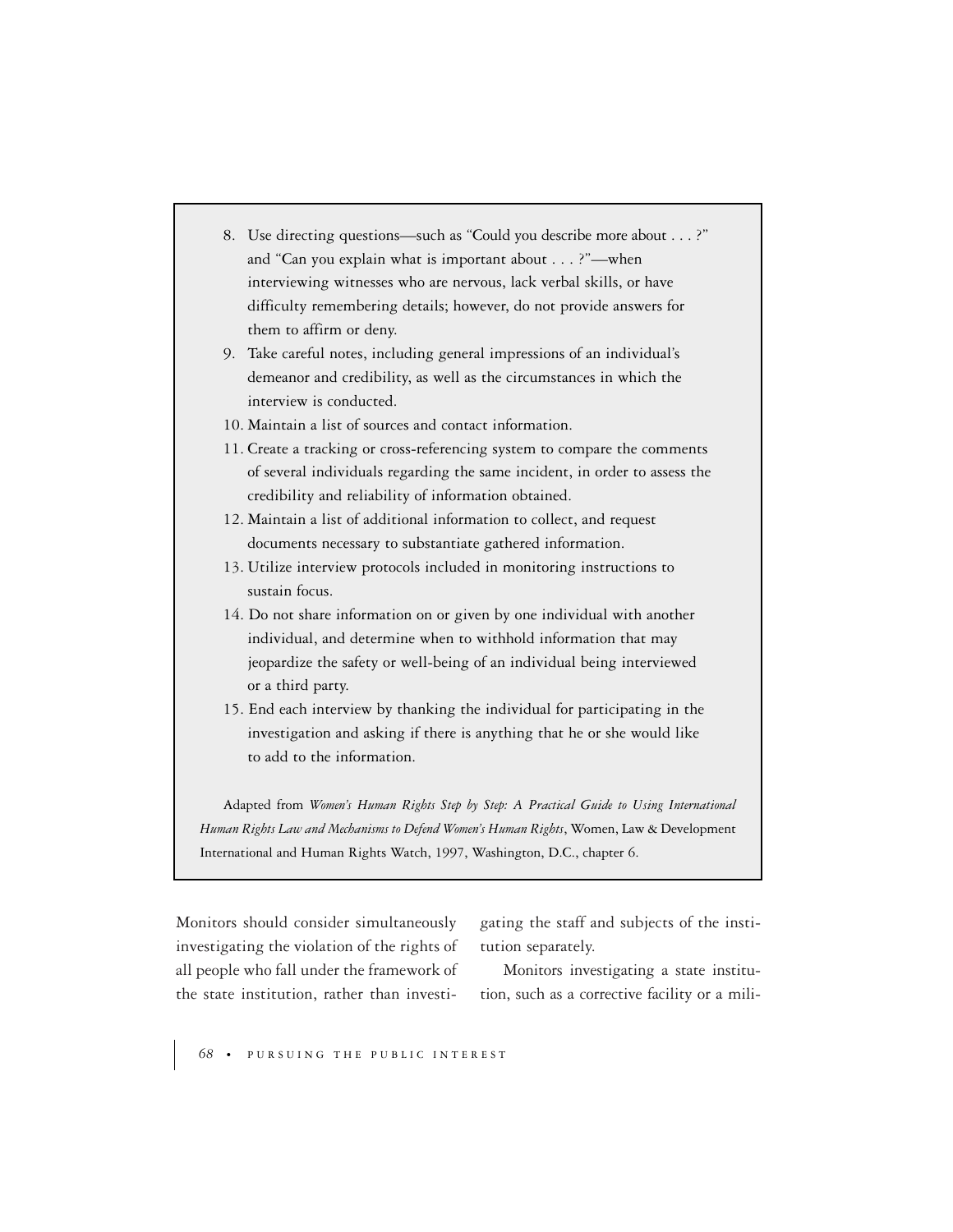tary unit, confront an ethical dilemma in addition to those regularly encountered. Even though monitors may have specific and quite limited information they need to obtain, and therefore would need to conduct only a rather narrow inquiry, authorities may condition their consent to an investigation on terms that would impede the ability of monitors to obtain the necessary information. However, monitors should not simply accept terms that hamper their investigation, but rather should negotiate assertively with the authorities.

Whatever may be the objective of the investigation, the testimony of the victim(s) of abuse is crucial. Such direct testimony usually must be gathered in some detail, and other firsthand testimony of witnesses is also relevant. Investigating a representative number of cases can demonstrate the seriousness of the problem. Even in circumstances where monitors are not attempting to show a pattern or practice of abuse, direct testimony about similar cases can help strengthen the advocacy argument and highlight the need for remedial action.

## *5.4 Obtaining secondary data and corroborative evidence*

The gathering of secondary data is another important, yet often overlooked, step in conducting an investigation. After conducting interviews and completing all

other research tasks, monitors should obtain information needed to supplement any gaps that may have been left while accumulating direct evidence. Monitors should carefully document evidence from all sides, verify facts, and corroborate stories so that charges of abuse are well founded and a strong basis for the overall advocacy effort exists. Credible reports of other governmental organizations and NGOs, interviews with other witnesses, complaints by other individuals or entities about similar violations, and evidence of physical abuse are all sources of corroborative evidence. The investigation should represent only what can be verified. In circumstances where it is hard to arrive at solid conclusions, it is important to state this and explain why.

Secondary information can also be obtained through depositions and subpoenas. Other supporting evidence may be identified in medical records and reports, public records, court cases, and statistical documents. Less formal sources of secondary data also include newspaper articles, reports from local organizations, and similar documents.

If the opportunity arises, it can also be helpful to conduct additional or follow-up interviews as a way to obtain corroborative evidence. Monitors should keep in mind, however, that they initially determined the number of interviews to be conducted based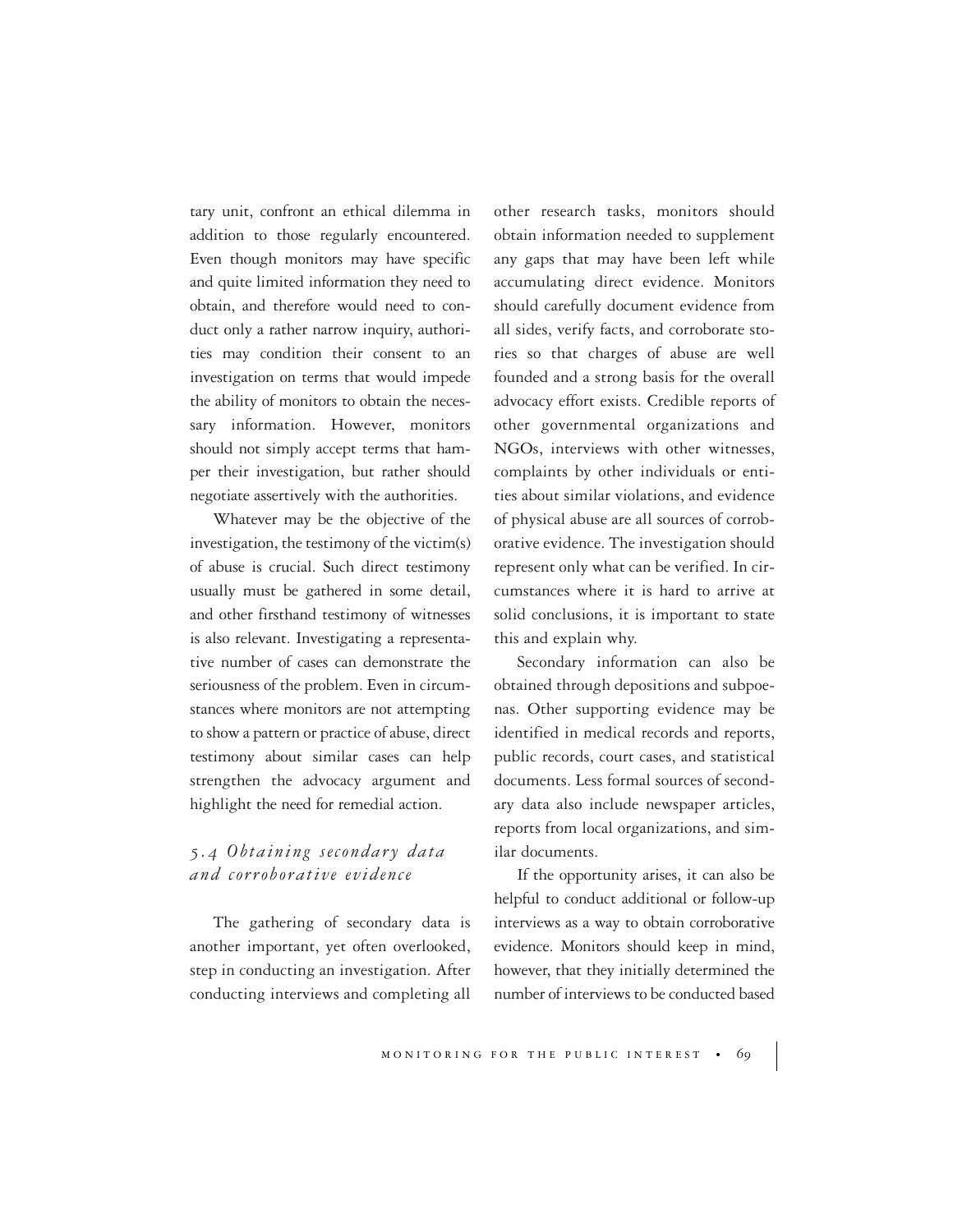on the scope of the investigation during project preparation. It is thus important for monitors to have a clear sense of when they have obtained all the information possible from their interviews, to avoid inadvertently broadening the scope of the investigation, duplicating their investigative efforts, or expending additional resources unwisely.

## **FACT- FINDING INQUIRIES BY THE R OMANIAN HELSINKI C OMMITTEE**

Since 1990, the Association for the Defense of Human Rights in Romania–Helsinki Committee (APADOR-CH), otherwise known as the Romanian Helsinki Committee, has conducted monitoring activities and engaged in dialogue with governmental authorities in order to (1) modify existing civil rights and other relevant legislation, (2) promote new legislation on freedom of information, (3) provide legal assistance to victims of alleged human rights abuses, and (4) raise public awareness on human rights issues. APADOR activities focus primarily on the right to privacy, the right to a fair trial, and the rights of minorities.

Generally, APADOR follows certain internal procedures for investigating a complaint and making relevant inquiries. Such procedures follow the form and substance of the initial information that APADOR receives. A complaint brought in person to APADOR by an alleged victim usually prompts an APADOR representative to conduct a discussion meant to clarify the complaint by tactfully questioning the person, repeatedly summarizing information, and obtaining names of potential witnesses. Whether or not an alleged victim has filed an official complaint with an authority, the APADOR representative limits assistance to providing advice on legal rights and procedures, possible courses of action, and potential outcomes. An APADOR representative examining information received by mail about an alleged violation is limited to the contents of the letter in deciding whether to conduct a fact-finding mission. In each of these situations, APADOR seeks to obtain an initial objective and impartial assessment of an alleged human rights violation.

In order to achieve a balance between an alleged victim's common tendency to exaggerate claims and events and the authorities' tendency to deny them, APADOR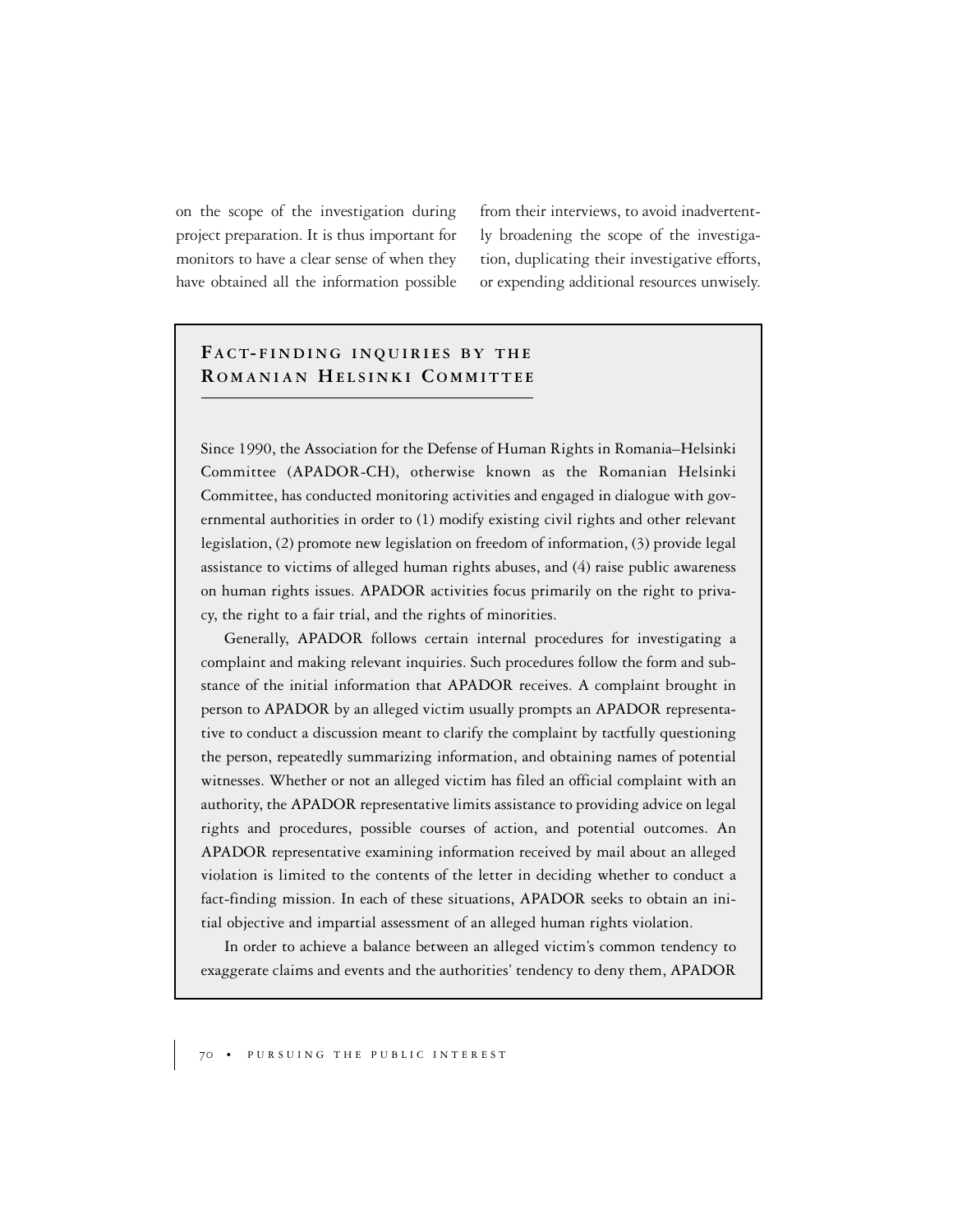aims to compare and corroborate versions of the allegation(s) through the following: extensive knowledge of the relevant laws and procedures; on-site investigation of the place of the alleged abuse(s); thorough discussion with the alleged victim, family members, local authorities, and any other available witnesses; and collection of any physical evidence. Information that authorities provide and any evidence collected, such as medical certificates and photographs, is critical to support contradictions and inconsistencies. APADOR emphasizes the need to obtain as much solid evidence as possible before deciding whether and how to move forward with a case.

For example, as a result of photographs presented to it and certain media reports, APADOR took on a case in 1997 that involved the alleged torture of a ten-year-old boy by municipal police. APADOR had to reconcile differing accounts of the alleged violation given by the boy, his mother, and members of the prosecutor's office. After several failed attempts to contact the heads of the municipal police department involved in the case, APADOR opted to publish a report delineating its conclusions: that the boy had been a victim of torture; that such action was illegal under Romanian constitutional and criminal law, as well as under several international and regional instruments; that the police should have notified the boy's parents of his whereabouts; that the failure of the police to do so and the subjection of the boy to brutality reflected insufficient training; and that cases in which the victims are children should be adjudicated by prosecutors specialized in child psychology.

The report received much publicity, prompting the prosecutor's office to bring four police officers and guards to trial that same year. APADOR hired a lawyer to represent the boy and his mother. Several hearings were held, and four of the defendants were each sentenced to one to two years' imprisonment; however, the sentences were later suspended. The court awarded the boy and his mother 10 million lei in compensation (approximately USD 400), but the APADOR lawyer is seeking additional compensation on appeal.

This case is considered a success, in the sense that the original report prompted such a quick and active response by the authorities. Although the court decided in favor of the boy, APADOR has continued follow-up activity and appealed the decision to obtain appropriate recompense, particularly in light of the defendants' suspended sentences. Of course, advocates should be aware that governments do not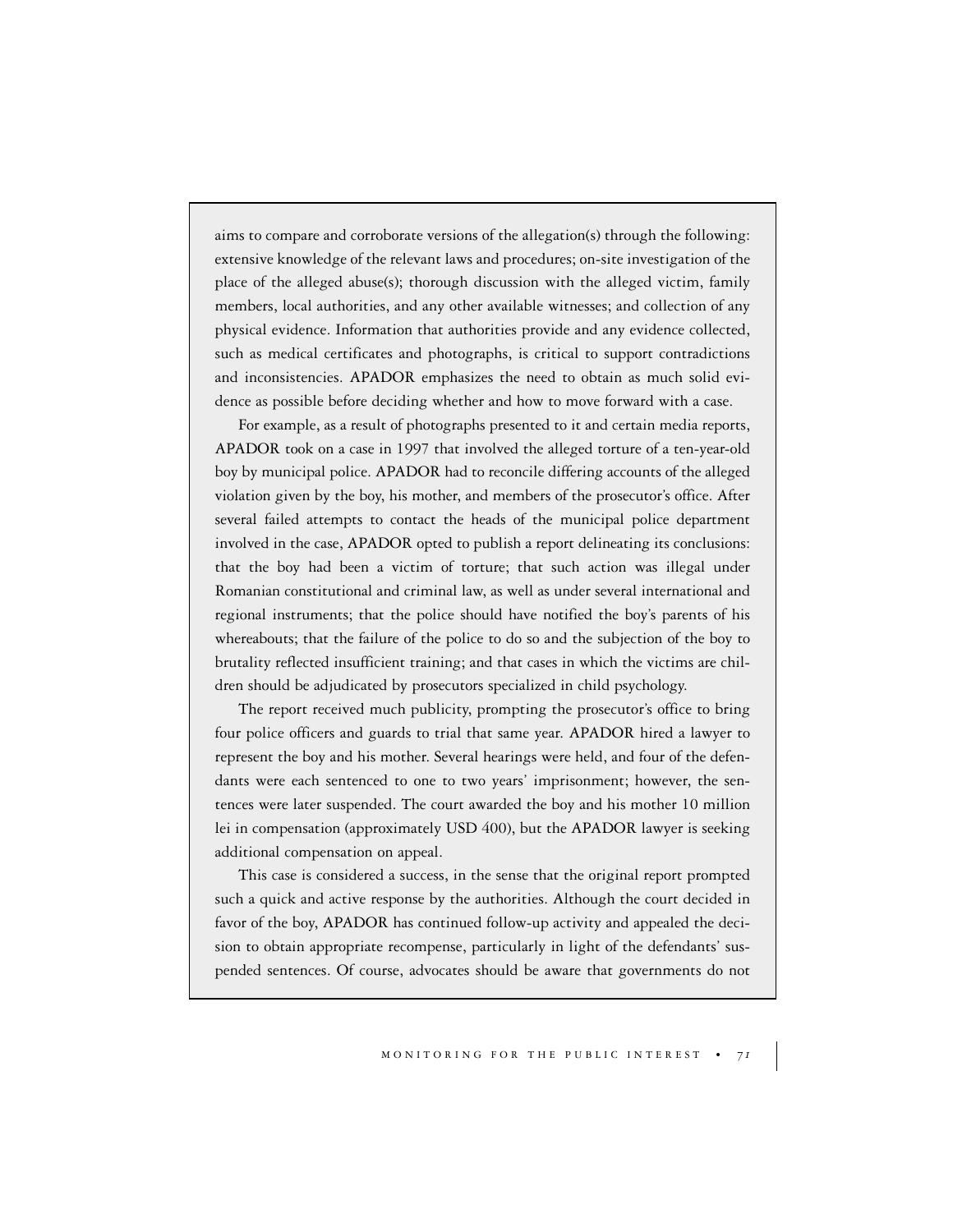always, if at all, take swift and prompt action, and whether they do is often a matter of political circumstances.

*For more information about this case and APADOR's activities, please contact APADOR-CH, Romanian Helsinki Committee, 8 Nicolae Tonitza Str., 704012 Bucharest, Romania; tel: (4 01) 312 4528, 312 3711; fax: (4 01) 310 2178; E-mail: apador@dnt.ro; Web: apador.ong.ro.*

## 6. EVALUATING THE FINDINGS

A successful investigation will usually challenge and refine initial premises developed about the violations during the planning stages. A post-investigation analysis can provide for much more precise, reliable, and defensible conclusions regarding the premises made about the nature of the abuse, the alleged perpetrator(s), and the relevant governmental entity or entities accountable and responsible for a remedy.

The aim of post-investigation analysis is to carefully examine the facts gathered in order to demonstrate that a violation of human rights has occurred; assert that the state, whether by commission or omission, is accountable for the abuse; and make clear all required or recommended remedies. Clear and convincing arguments here will greatly assist the overall advocacy effort.

With regard to human rights issues, advocates should show that the investigated abuses violate a right that the relevant government is bound to uphold under national or international human rights law. Where regional or international instruments guarantee the protected right, advocates must demonstrate that the involved state has ratified the instruments and is legally bound to uphold them. If several rights are involved, advocates must indicate each respective violation and show that the state was under an obligation in each case.

### 7. PRESENTING THE FINDINGS

A central aspect of any public interest advocacy strategy is determining how best to present the findings of a given investigation. This decision will depend on the overall goals of the advocacy strategy and the audience that the findings are intended to inform. Several forms of presentation exist, including public meetings in which advocates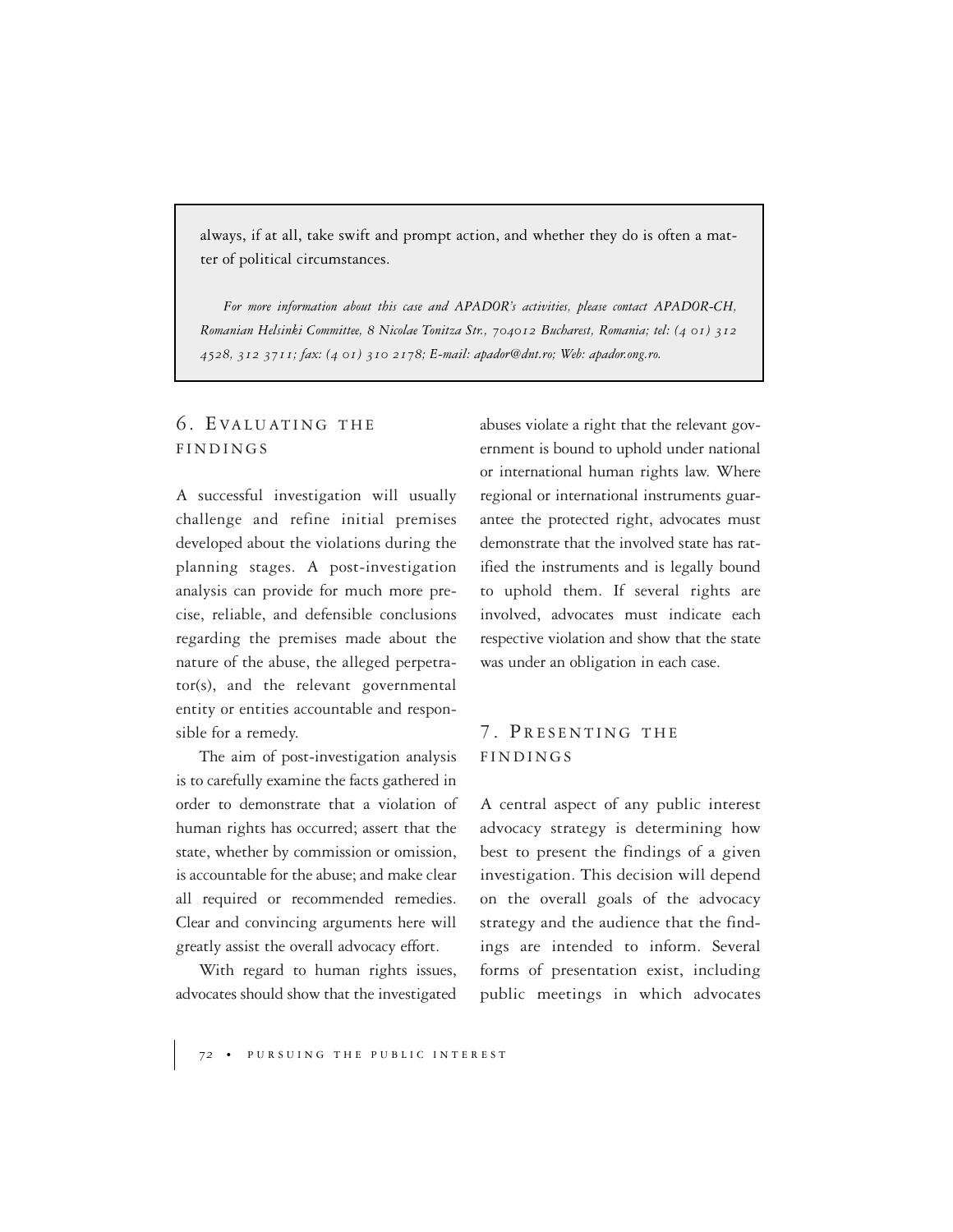inform attendees of the project's findings, either verbally or through the distribution of printed materials; written reports delineating the findings and recommending potential solutions; memoranda, informal written notes, records, or statements that may contain selected information, such as legal arguments based on the project's finding; open letters; and newspaper articles.

#### *7.1 Preparing written reports*

A report is the most common form of presenting investigation findings. In a report, clear arguments asserting any violations of domestic violence or international law

should be made based on a careful analysis of the facts and the state's legal obligations. These arguments should be well defended using authoritative sources such as local court decisions, government position papers or statements, and international instruments. Linked to specific international obligations, the arguments can lead to recommendations to the government(s) responsible for the violations and to the international community. In designing recommendations, advocates should seek to make them as specific as possible, and efforts should be made to identify remedial steps that are firmly grounded in national or international law and capable of implementation and success.

#### **TIPS FOR PREPARING MONITORING REPORTS**

- **1. Decide** who will participate in the writing, editing, and publication of the report.
- **2. Note** any disagreements among the participants as to findings or recommendations.
- **3. Describe** the following: objective(s) of the investigation, circumstances surrounding the gathering of evidence, research techniques utilized by the monitors, and methods applied and sources used to verify the monitoring findings.
- **4. Support** descriptions of violations, where possible, by direct quotations from individuals who provided an account during an interview.
- **5. Include** varied sources of evidence, if possible, and specify each source unless a confidentiality or anonymity agreement was made.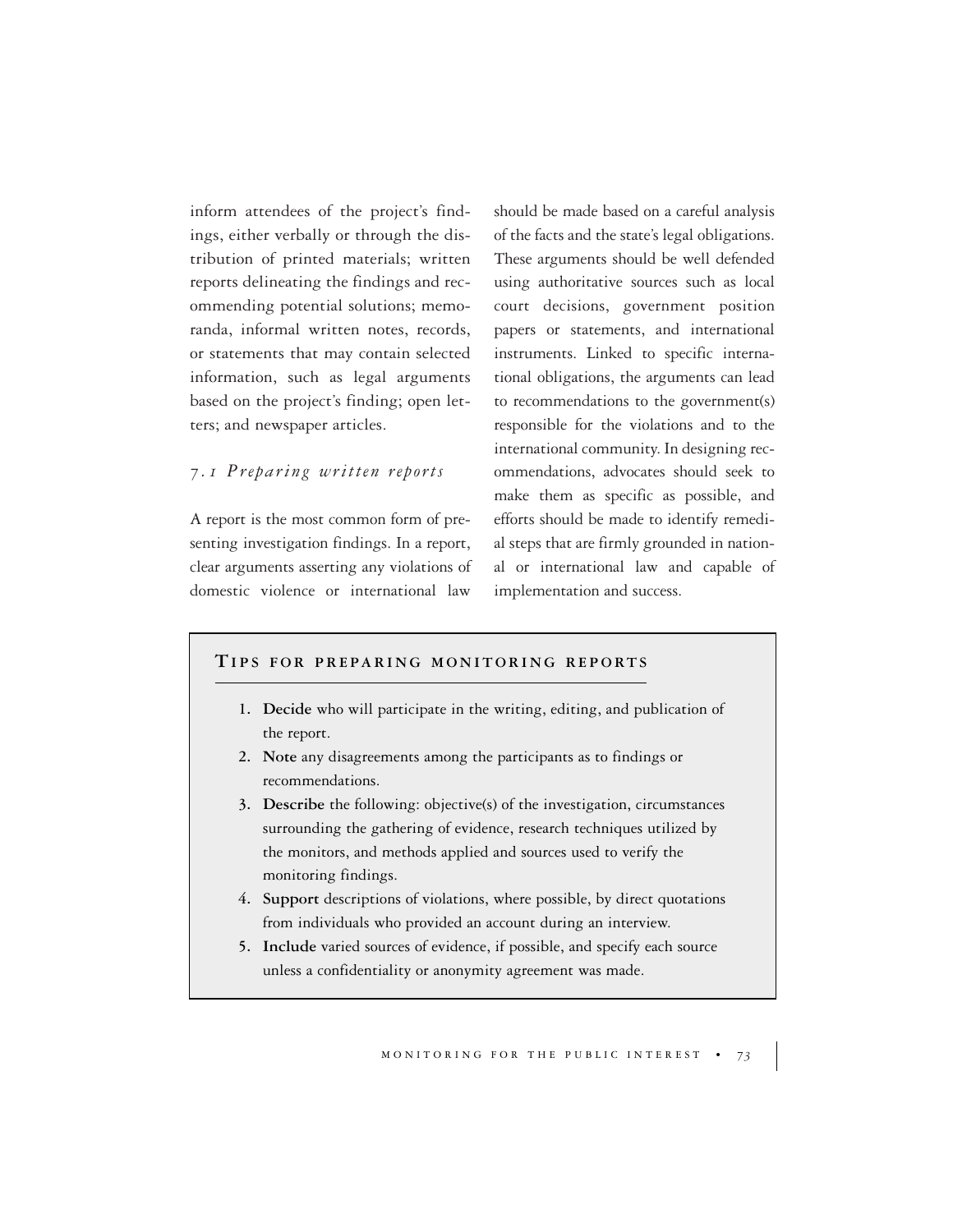Moreover, a report should detail any government response or lack thereof. Related to this point, advocates might consider advancing a copy of the report to the relevant state agency, providing the opportunity for comment before the publication of the final report. In some instances, however, doing so would be unwise because of a likelihood that the government would attempt to suppress the report or discredit it before it were even published. Finally, the project should distribute copies of the report to individuals who provided information, either through interviews or otherwise, or their representatives; relevant national, regional, and international governmental institutions and organizations; other NGOs that may have cooperated with the project's efforts; the media; and any other interested or implicated governments.

Frequently, advocates must tailor the presentation of findings to appeal to and influence a narrower audience, such as decision-making institutions. This involves making determinations regarding, among other things, the structure used to present the findings, the terminology and syntax of the content, and the languages in which the report should be printed.

**7.1.1 Structure and terminology.** An international organization may require the contents of a report to be set out in a specific manner, and advocates should make sure their report is written in accordance with those specifications. If there are no such requirements, of course, organizations are free to design their report as they see fit. Depending on the focus that advocates choose, a report can take a variety of forms, structures, and arrangements. For example, some advocates choose to arrange findings that demonstrate violations of rights contained in international instruments, such as the Universal Declaration of Human Rights and the European Convention on Human Rights, according to the order in which those rights appear in the relevant instruments.

As to terminology and syntax, the contents of a report should be written to conform to the target recipient's use and definition of certain words and legal terms. A report prepared for the media may contain so-called buzzwords: words or phrases that journalists frequently use to describe a particular person, event, or phenomenon. A report prepared for officials should usually be persuasive but neutral—in other words, unemotional and not contain any personally inflammatory remarks. Basing a report on accurate, reliable data and presenting it in a rational yet compelling manner will maximize its effectiveness and potential impact. Reports intended to elicit broad public support, however, may emphasize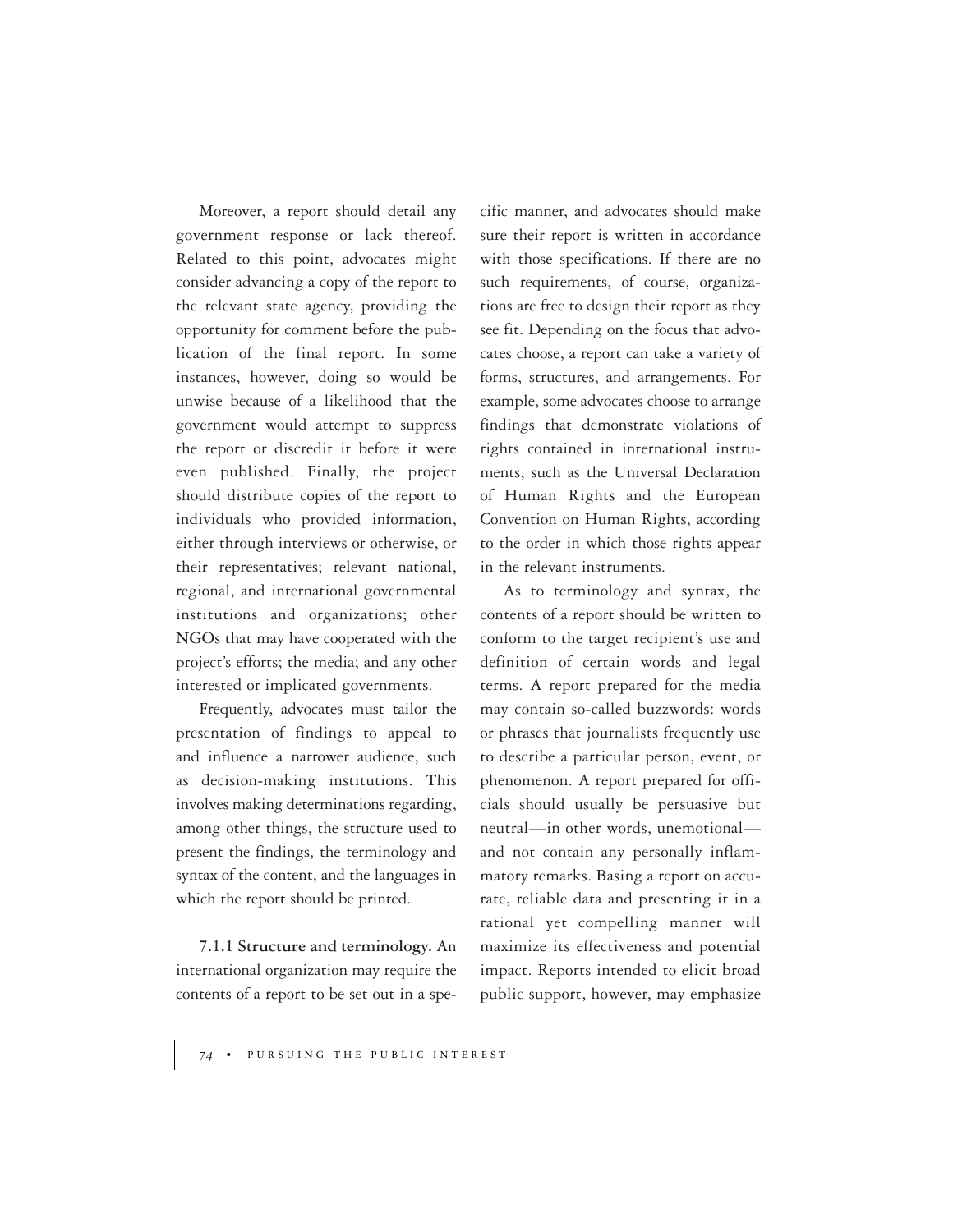more emotional and human interest aspects.

**7.1.2 Languages.** Reports should be printed in the language(s) of the intended recipient(s). When a report is submitted to an official organization, tribunal, or other institution at the international level, advocates should print the report in the institution's official languages. An organization may want to print its report in several languages even if it is not required, in order to maximize the number of people who can read and learn from it.

#### *7.2 Working with the media*

The media is an effective implement for any monitoring project. Both broadcast and print media can be used as forums to disseminate the findings of an investigation. A project can choose to make its findings public through press conferences, press releases, and other media-related forums, using them as an alternative to other forms of presentation. A project can also use media coverage to supplement and broaden exposure of its efforts, discoveries, and conclusions as a way to bolster the presentation of its findings and generate public pressure in favor of its recommendations.

In dealing with the media, advocates should focus on identifying, and clearly and concisely communicating, the main message of the organization and of the project. They should explicitly detail what information is official or unofficial, distinguishing between information that is "on the record" and "off the record."

#### **ATTRACTING MEDIA COVERAGE**

- **1. Identify** potentially interested journalists early in the planning process.
- **2. Encourage** journalists to cover the investigation by informing them about the issues under examination and the organization's commitment to its project and human rights generally.
- **3. Send** key journalists advance copies of the report or other documents drafted by the project that include information on the investigation.
- **4. Maintain** contact with journalists and follow up with telephone calls to prompt coverage or spur an independent media investigation.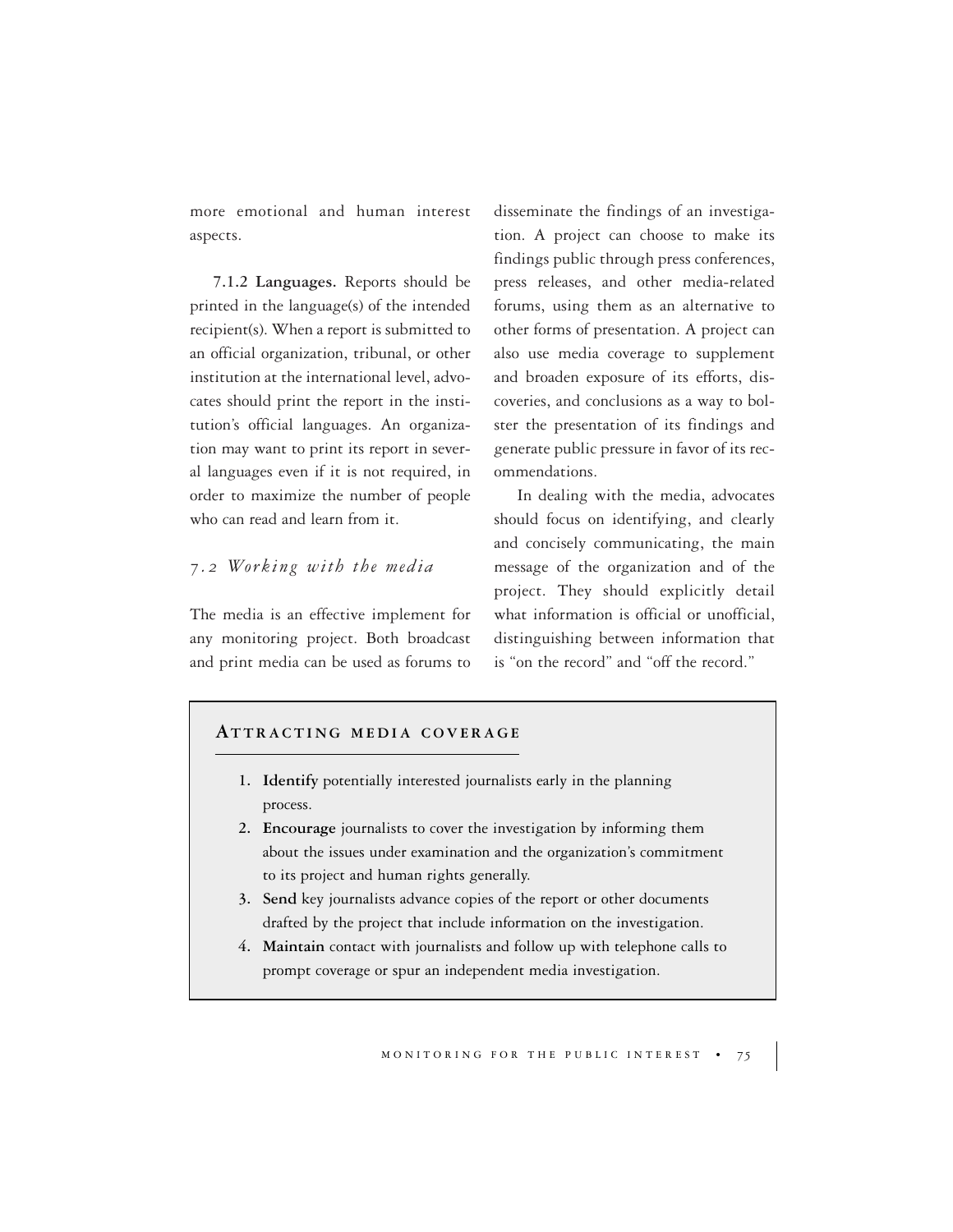- **5. Draft and distribute** press releases on the progress of the investigation and, if a final report is published, summarize key findings, conclusions, and recommendations of the project.
- **6. Hold** a press conference or other event to mark the completion of the investigation.

Of course, the aim of a monitoring project is not merely to prepare and disseminate findings, whether in a report or by other means. In certain cases, such as where the victims and witnesses are at risk, however rare, the monitoring report may best be left unpublished. Most importantly, monitoring is an element of a broader public campaign directed at improving respect for individual rights and freedoms, and sometimes even respect for monitoring itself. The role of monitoring in such campaigns is discussed further in chapter 4, "Campaigning for the Public Interest." Moreover, monitoring findings and reports can serve to support public interest litigation activities. See chapter 3, "Strategic Litigation: Bringing Lawsuits in the Public Interest." No matter how monitoring findings are utilized, ultimately the fact that public scrutiny is focused on a certain problem is one of the effective techniques used to improve the overall human rights situation.

#### **R ESOURCES**

#### *Readings*

Asian Human Rights Commission, *Human Rights Monitoring and Fact-Finding*, 2000, Hong Kong. <http://www.hrschool.org/modules/ lesson6.htm> (last accessed on July 26, 2001).

Discusses the basic elements of human rights monitoring and fact-finding.

Centre for Human Rights, *Manual on Human Rights Reporting: Under Six Major UN International Human Rights Instruments*, UN Doc. HR/PUB/91/1, 70–125, 1991, Geneva.

English, K., and A. Stapleton, *The Human Rights Handbook: A Practical Guide to Monitoring Human Rights*, Human Rights Centre, University of Essex, 1995, Colchester, United Kingdom.

Giffard, C., *The Torture Reporting Handbook: How to Document and Respond to Allegations of Torture within the International System for the Protection of Human Rights*, Human Rights Centre, University of Essex, 2000, Colchester, United Kingdom. <http://www.essex.ac.uk/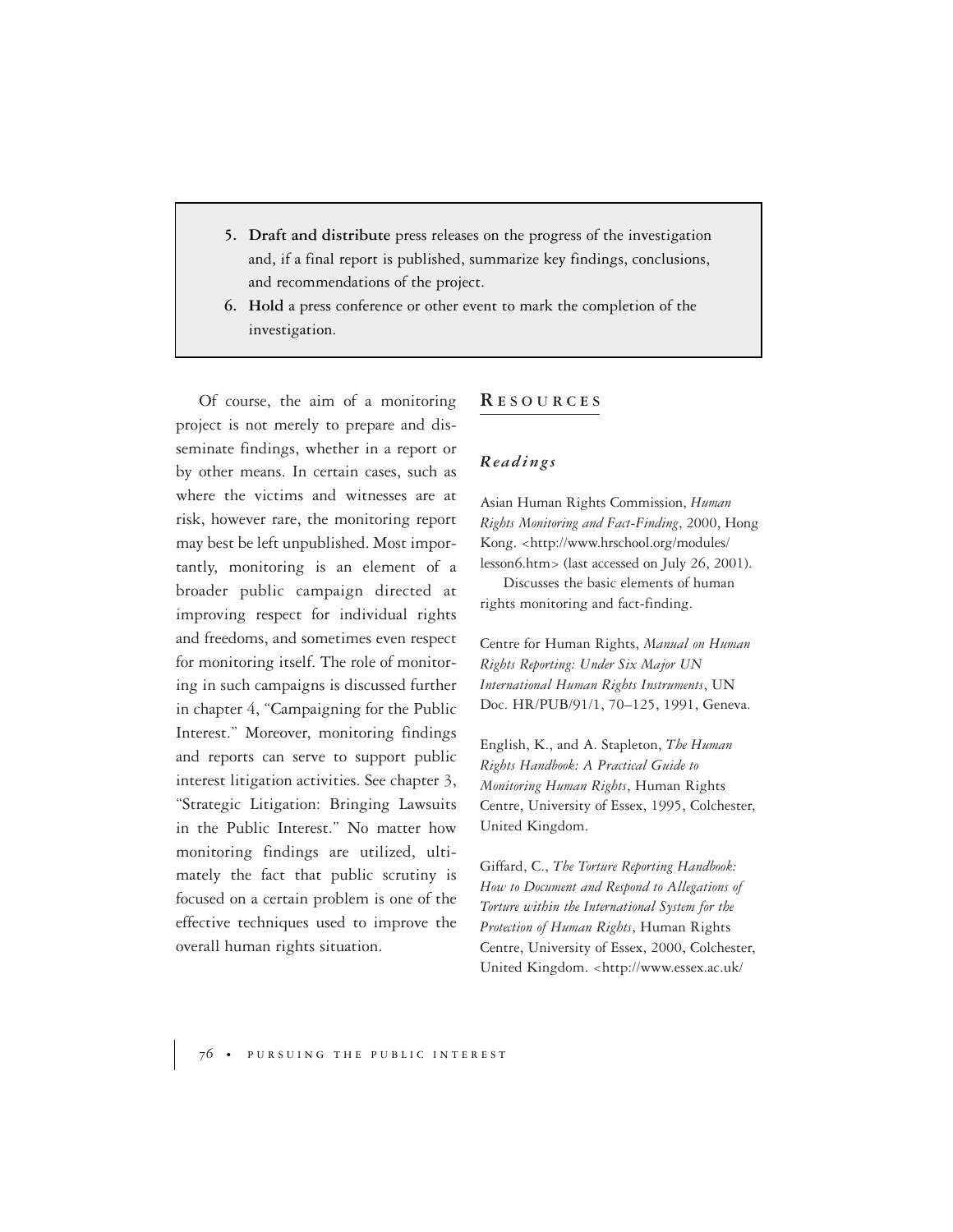torturehandbook/index.htm> (last accessed on July 26, 2001).

A reference guide on taking action in response to allegations of torture or illtreatment.

Guzman, M., and H. Verstappen, *What Is Monitoring*, Human Rights Information and Documentation Systems, International (HURIDOCS), 2001, Versoix, Switzerland. <http://www.huridocs.org/basdocen.htm> (last accessed on July 26, 2001).

A practical guide on documenting human rights violations, seeking information, producing and acquiring documents, and related matters.

Lawyers Committee for Human Rights, *What Is a Fair Trial? A Basic Guide to Legal Standards and Practice*, 2000, New York. <http://www.lchr.org/pubs/fairtrialcontents. htm> (last accessed on July 26, 2001).

Deals with the basic legal standards that should be used in evaluating the fairness of a trial, and with how a trial observation mission should be prepared and carried out in practice.

Mendes, E., J. Zuckerberg, S. Lecorre, A. Gabriel, and J. Clarck, eds., *Democratic Policing and Accountability: Global Perspectives*, Ashgate, 1999, Aldershot, United Kingdom.

Offers different perspectives on the accountability of police conduct in a liberal democracy.

Minnesota Advocates for Human Rights, *Handbook on Human Rights in Situations of Conflict*, 1997, Minneapolis.

For use in monitoring, reporting, advocating, and reacting to human rights violations during, before, or after armed conflict.

Office for Democratic Institutions and Human Rights (ODIHR), *Election Observation Handbook*, ODIHR/Organization for Security and Cooperation in Europe (OSCE), 1999, Warsaw. <http://www.osce.org/odihr/documents/guidelines/election\_handbook/index. htm> (last accessed on July 26, 2001).

Outlines the general methodology of election observation under the umbrella of the Organization for Security and Cooperation in Europe (OSCE).

Office of the UN High Commissioner for Human Rights, *Manual on the Effective Investigation and Documentation of Torture and Other Cruel, Inhuman or Degrading Treatment or Punishment*, 2001, Geneva. <http://erc.hrea. org/Library/medical\_personnel/ohchr01.html> (last accessed on July 26, 2001).

Contains a description of documentation methods, which are also applicable to other contexts. Includes annexes with principles of effective investigation and documentation, diagnostic tests, and guidelines for the medical evaluation of torture.

Orentlicher, D., "Bearing Witness: The Art and Science of Human Rights Fact-Finding," 3 *Harv. Hum. Rts. J.* 83 (1990).

Provides a comprehensive analysis of the professional standards and institutional imperatives of international NGOs. Part I discusses the importance of human rights fact-finding. Part II addresses the manner in which an NGO must confront official skepticism and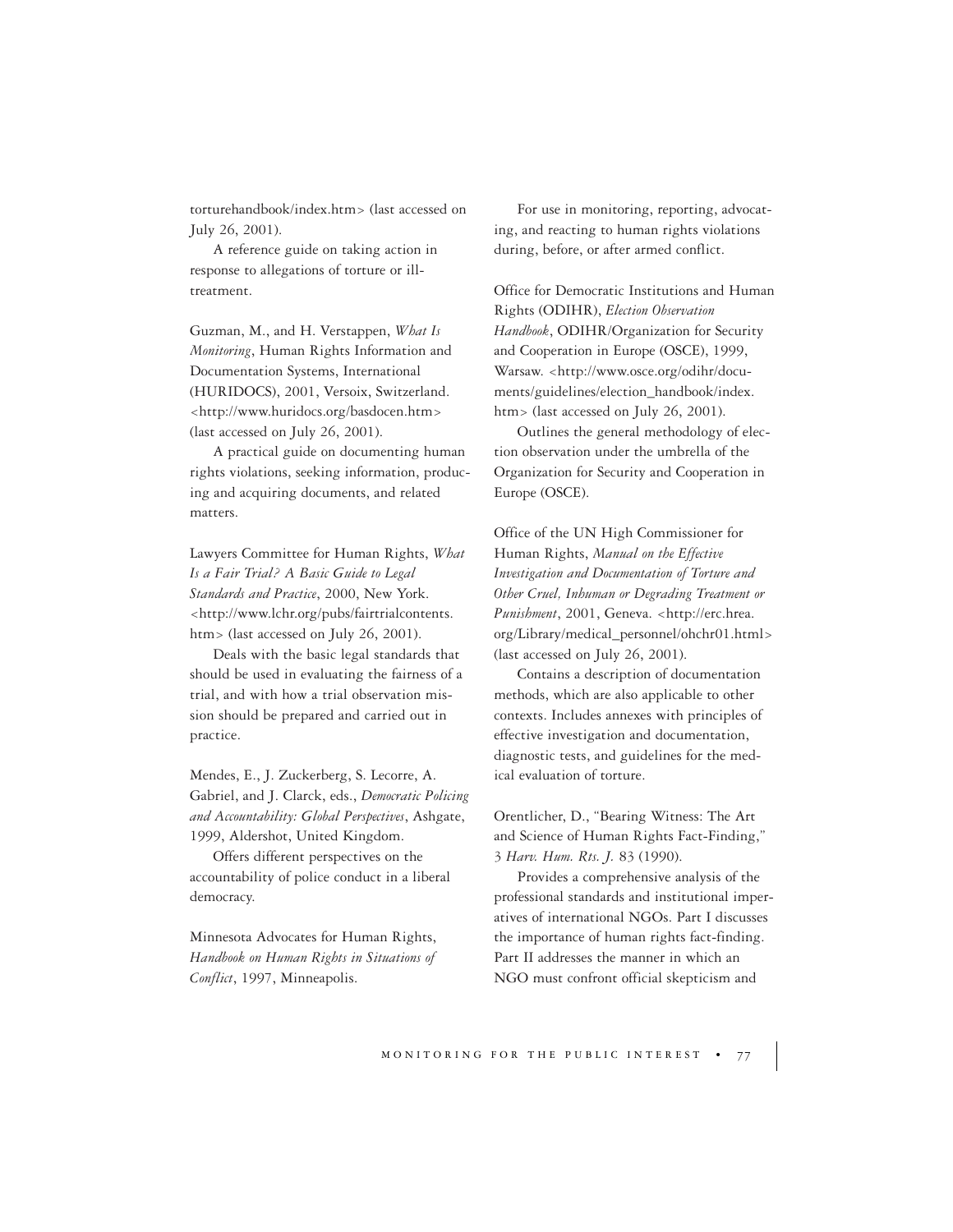shifting standards of credibility. Part III describes methods of obtaining evidence, interviewing witnesses, and establishing responsibility for human rights violations.

Spirer, H., and L. Spirer, *Data Analysis for Monitoring Human Rights*, American Association for the Advancement of Science and HURIDOCS, 1997, Washington, D.C., and Geneva. <http://erc.hrea.org/Library/ monitoring/analyse/index.html> (last accessed on July 26, 2001).

A book on the use of statistics for monitoring and reporting human rights violations. In French.

Women, Law & Development International and Human Rights Watch, *Women's Human Rights Step by Step: A Practical Guide to Using International Human Rights Law and Mechanisms to Defend Women's Human Rights*, 1997, Washington, D.C.

Designed as a basic guide to the operation of human rights mechanisms and strategies at national, regional, and international levels, the manual explains why and how to use these strategies and mechanisms to protect and promote women's human rights.

#### *Organizations*

**Canada-U.S. Human Rights Information and Documentation Network (CUSHRID Net)** Secretariat, AAAS Science and Human Rights Program 1200 New York Avenue, NW Washington, DC 20005, USA

Tel/Fax: (1 202) 326 6787 E-mail: cushrid@aaas.org Web: shr.aaas.org/cushrid.htm Provides information on human rights documentation and other human rights issues, as well as training.

**Human Rights Information and Documentation Systems, International (HURIDOCS)** 48, chemin du Grand-Montfleury CH-1290 Versoix Switzerland Tel: (41 22) 755 5252 Fax: (41 22) 755 5260 E-mail: huridocs@comlink.org Web: www.huridocs.org

A network of human rights organizations providing assistance and training on human rights information handling and other relevant human rights activities.

#### **Human Rights Internet**

8 York Street Suite 302 Ottawa, Ontario K1N 5S6 Canada Tel: (1 613) 789 7407 Fax: (1 613) 789 7414 E-mail: hri@hri.ca Web: www.hri.ca

Provides a database of information related to human rights, including directories of human rights organizations, funding organizations, human rights publications, and human rights education programs.